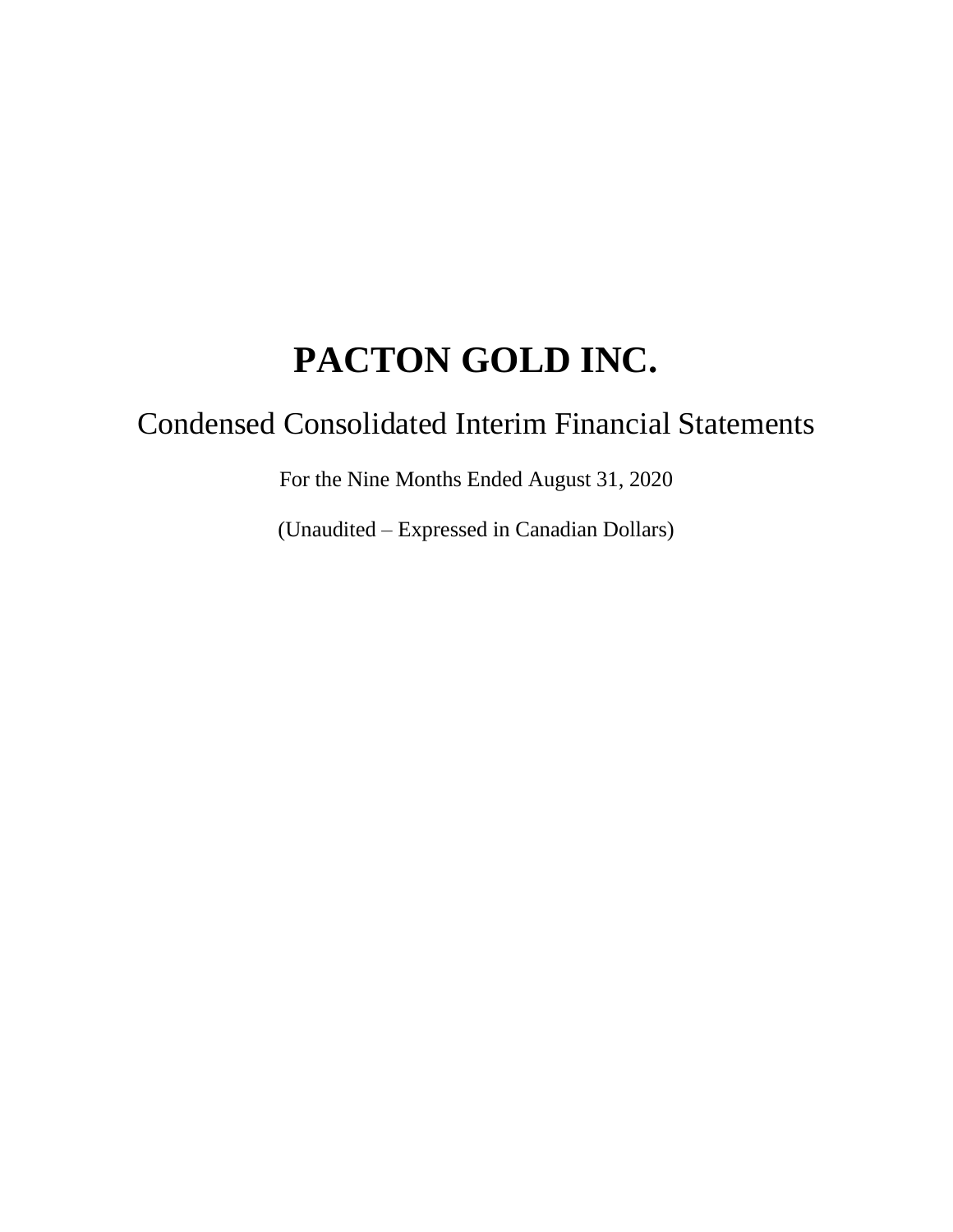# August 31, 2020

| INDEX                                                                        | Page     |
|------------------------------------------------------------------------------|----------|
| <b>Condensed Consolidated Interim Financial Statements</b>                   |          |
| Notice of No Auditor Review                                                  | 1        |
| Condensed Consolidated Interim Statements of Financial Position              | 2        |
| Condensed Consolidated Interim Statements of Comprehensive Loss              | 3        |
| Condensed Consolidated Interim Statements of Changes in Shareholders' Equity | 4        |
| <b>Condensed Consolidated Interim Statements of Cash Flows</b>               | 5        |
| Notes to the Condensed Consolidated Interim Financial Statements             | $6 - 32$ |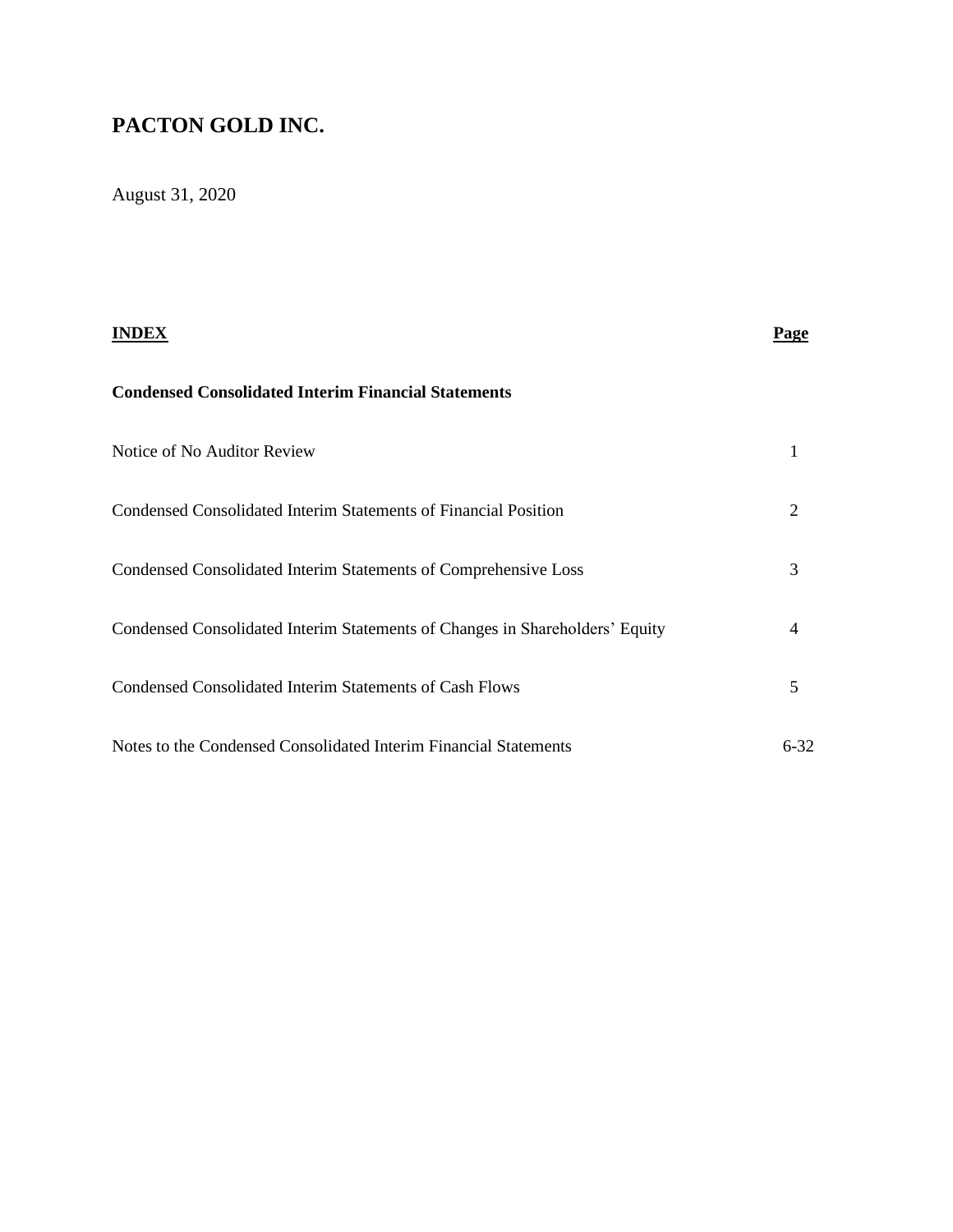#### **NOTICE OF NO AUDITOR REVIEW OF CONDENSED CONSOLIDATED INTERIM FINANCIAL STATEMENTS**

Under National Instrument 51-102, Part 4, subsection 4.3(3) (a), if an auditor has not performed a review of the interim financial statements, they must be accompanied by a notice indicating that the financial statements have not been reviewed by an auditor.

The accompanying unaudited condensed consolidated interim financial statements of the Company have been prepared by and are the responsibility of the Company's management.

The Company's independent auditor has not performed a review of these condensed consolidated interim financial statements in accordance with standards established by the Chartered Professional Accountants of Canada for a review of condensed consolidated interim financial statements by an entity's auditor.

October 28, 2020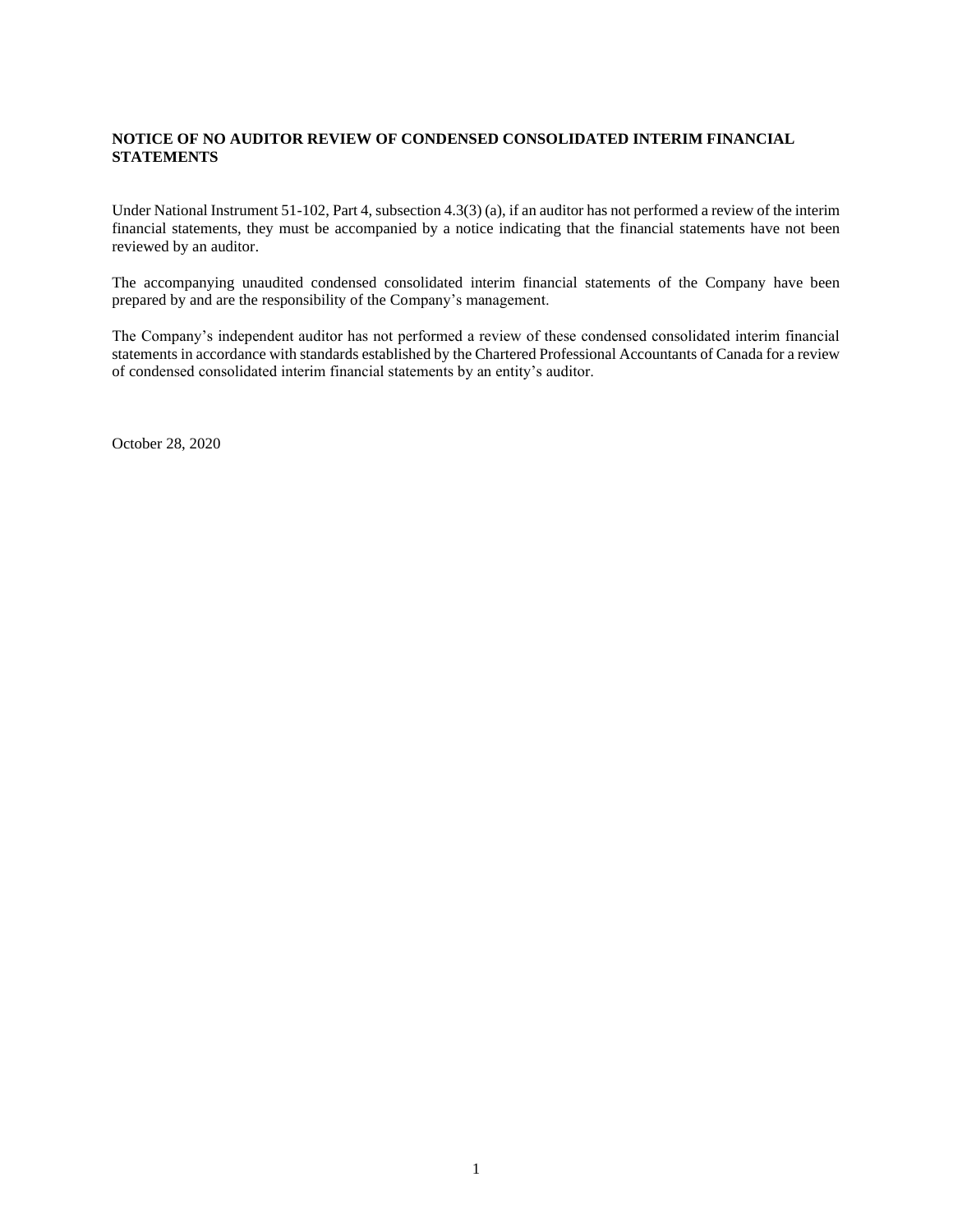Condensed Consolidated Interim Statements of Financial Position (Unaudited – Expressed in Canadian Dollars)

|                                                            |                 | <b>August 31, 2020</b> | <b>November 30, 2019</b> |
|------------------------------------------------------------|-----------------|------------------------|--------------------------|
| <b>Assets</b>                                              |                 |                        |                          |
|                                                            |                 |                        |                          |
| <b>Current</b>                                             |                 |                        |                          |
| Cash and cash equivalents                                  |                 | \$<br>5,407,657        | \$<br>905,356            |
| Receivables                                                |                 | 275,004                | 138,696                  |
| Prepaid expenses                                           |                 | 368,886                | 84,747                   |
|                                                            |                 | 6,051,547              | 1,128,799                |
| <b>Prepaid Expenses and Deposits (note 9)</b>              |                 | 376,250                | 300,110                  |
| <b>Equipment</b> (note 7)                                  |                 | 117,586                | 135,407                  |
| <b>Exploration and Evaluation Assets (note 8)</b>          |                 | 17,543,014             | 10,935,748               |
|                                                            |                 |                        |                          |
|                                                            |                 | \$<br>24,088,397       | \$<br>12,500,064         |
|                                                            |                 |                        |                          |
| <b>Liabilities</b>                                         |                 |                        |                          |
| <b>Current</b>                                             |                 |                        |                          |
| Accounts payable and accrued liabilities (notes 10 and 11) |                 | \$<br>988,572          | \$<br>491,992            |
| Other liabilities (note 9)                                 |                 | 400,395                | 299,594                  |
|                                                            |                 |                        |                          |
|                                                            |                 | 1,388,967              | 791,586                  |
|                                                            |                 |                        |                          |
| <b>Shareholders' Equity</b>                                |                 |                        |                          |
| Capital Stock (note 10)                                    |                 | 46,354,372             | 34,021,523               |
| <b>Share-based Payments Reserve (note 10)</b>              |                 | 6,031,312              | 4,261,056                |
| <b>Deficit</b>                                             |                 | (29, 598, 323)         | (25,950,709)             |
| <b>Accumulated Other Comprehensive Loss - Cumulative</b>   |                 |                        |                          |
| <b>Translation Adjustments</b>                             |                 | (87, 931)              | (623, 392)               |
|                                                            |                 | 22,699,430             | 11,708,478               |
|                                                            |                 | \$<br>24,088,397       | \$<br>12,500,064         |
| Going Concern (note 2)                                     |                 |                        |                          |
| <b>Subsequent Events (note 14)</b>                         |                 |                        |                          |
| Approved on behalf of the Board:                           |                 |                        |                          |
| "Richard Boulay"                                           | "Alec Pismiris" |                        |                          |
| Director<br><b>Richard Boulay</b>                          | Alec Pismiris   | $\ldots$ Director      |                          |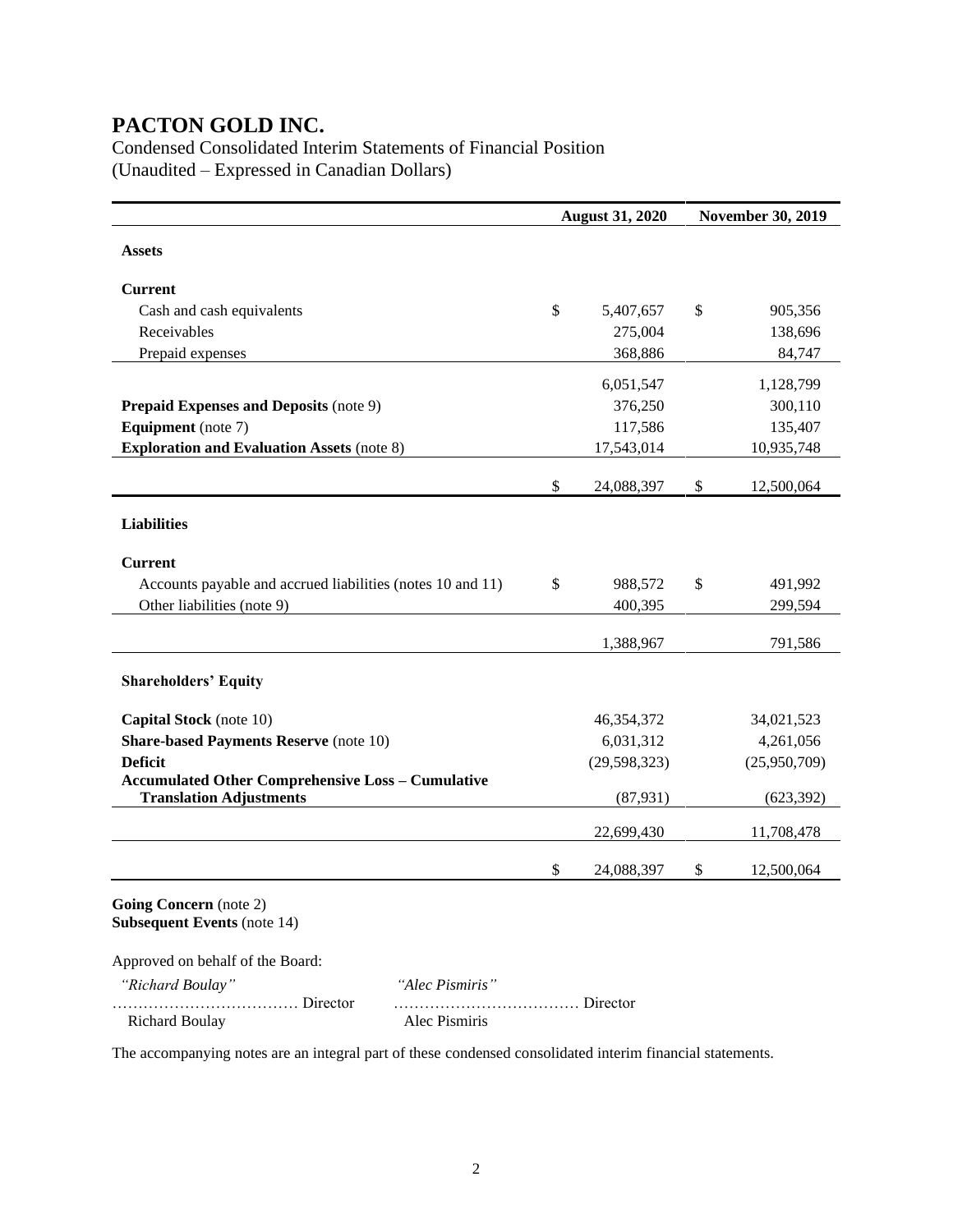Condensed Consolidated Interim Statements of Comprehensive Loss (Unaudited – Expressed in Canadian Dollars)

|                                                          |                          | <b>Three Months Ended</b>     |                     | <b>Nine Months Ended</b> |  |  |  |
|----------------------------------------------------------|--------------------------|-------------------------------|---------------------|--------------------------|--|--|--|
|                                                          | August 31,<br>2020       | August 31,<br>2019            | August 31,<br>2020  | August 31,<br>2019       |  |  |  |
| <b>Expenses</b>                                          |                          |                               |                     |                          |  |  |  |
| Consulting fees (note 11)                                | \$<br>617,154            | \$<br>552,036                 | \$<br>1,286,082     | \$<br>1,048,765          |  |  |  |
| Depreciation (note 7)                                    |                          | 11,284                        |                     | 11,699                   |  |  |  |
| Management fees (note 11)                                | 22,500                   | 45,000                        | 67,500              | 135,000                  |  |  |  |
| Office and miscellaneous                                 | 39,217                   | 47,900                        | 254,866             | 186,861                  |  |  |  |
| Professional fees (note 11)                              | 61,563                   | 84,099                        | 254,386             | 298,732                  |  |  |  |
| Rent (note 11)                                           | 30,000                   | 15,000                        | 72,333              | 34,000                   |  |  |  |
| Share-based payments (notes 10 and                       |                          |                               |                     |                          |  |  |  |
| 11)                                                      | 1,688,352                | 1,297,921                     | 1,688,352           | 1,358,155                |  |  |  |
| Shareholder communications and                           |                          |                               |                     |                          |  |  |  |
| investor relations                                       | 107,395                  | 83,768                        | 454,421             | 319,420                  |  |  |  |
| Transfer agent and filing fees                           | 16,176                   | 26,004                        | 62,399              | 73,654                   |  |  |  |
| Foreign exchange loss                                    | $\overline{\phantom{a}}$ |                               | 1,335               |                          |  |  |  |
|                                                          |                          |                               |                     |                          |  |  |  |
|                                                          | (2,582,357)              | (2,163,012)                   | (4, 141, 674)       | (3,466,286)              |  |  |  |
| <b>Other Items</b>                                       |                          |                               |                     |                          |  |  |  |
| Part XII.6 tax (note 9)                                  |                          |                               | (16, 614)           |                          |  |  |  |
| Loss on disposal of equipment                            |                          |                               |                     |                          |  |  |  |
| (note 7)                                                 |                          |                               |                     | (3,738)                  |  |  |  |
| Interest income                                          | 2,041                    | 1,825                         | 12,119              | 7,538                    |  |  |  |
| Other income                                             | 131,936                  | 107,454                       | 498,555             | 167,316                  |  |  |  |
|                                                          |                          |                               |                     |                          |  |  |  |
| <b>Net Loss for the Period</b>                           | (2,448,380)              | (2,053,733)                   | (3,647,614)         | (3,295,170)              |  |  |  |
|                                                          |                          |                               |                     |                          |  |  |  |
|                                                          |                          |                               |                     |                          |  |  |  |
| <b>Other Comprehensive Income (Loss)</b>                 |                          |                               |                     |                          |  |  |  |
| Exchange difference on translating<br>foreign operations | 387,060                  |                               |                     |                          |  |  |  |
|                                                          |                          | (144, 106)                    | 535,461             | (320, 011)               |  |  |  |
| <b>Comprehensive Loss for the Period</b>                 | \$(2,061,320)            | (2,197,839)<br>$\mathbb{S}^-$ | \$<br>(3, 112, 153) | \$<br>(3,615,181)        |  |  |  |
| <b>Basic and Diluted Loss Per Share</b>                  | \$<br>(0.09)             | \$<br>(0.16)                  | \$<br>(0.15)        | \$<br>(0.28)             |  |  |  |
|                                                          |                          |                               |                     |                          |  |  |  |
| <b>Weighted Average Number of</b>                        |                          |                               |                     |                          |  |  |  |
| <b>Common Shares Outstanding - Basic</b>                 |                          |                               |                     |                          |  |  |  |
| and Diluted                                              | 25,940,398               | 13,119,729                    | 24,933,195          | 11,681,822               |  |  |  |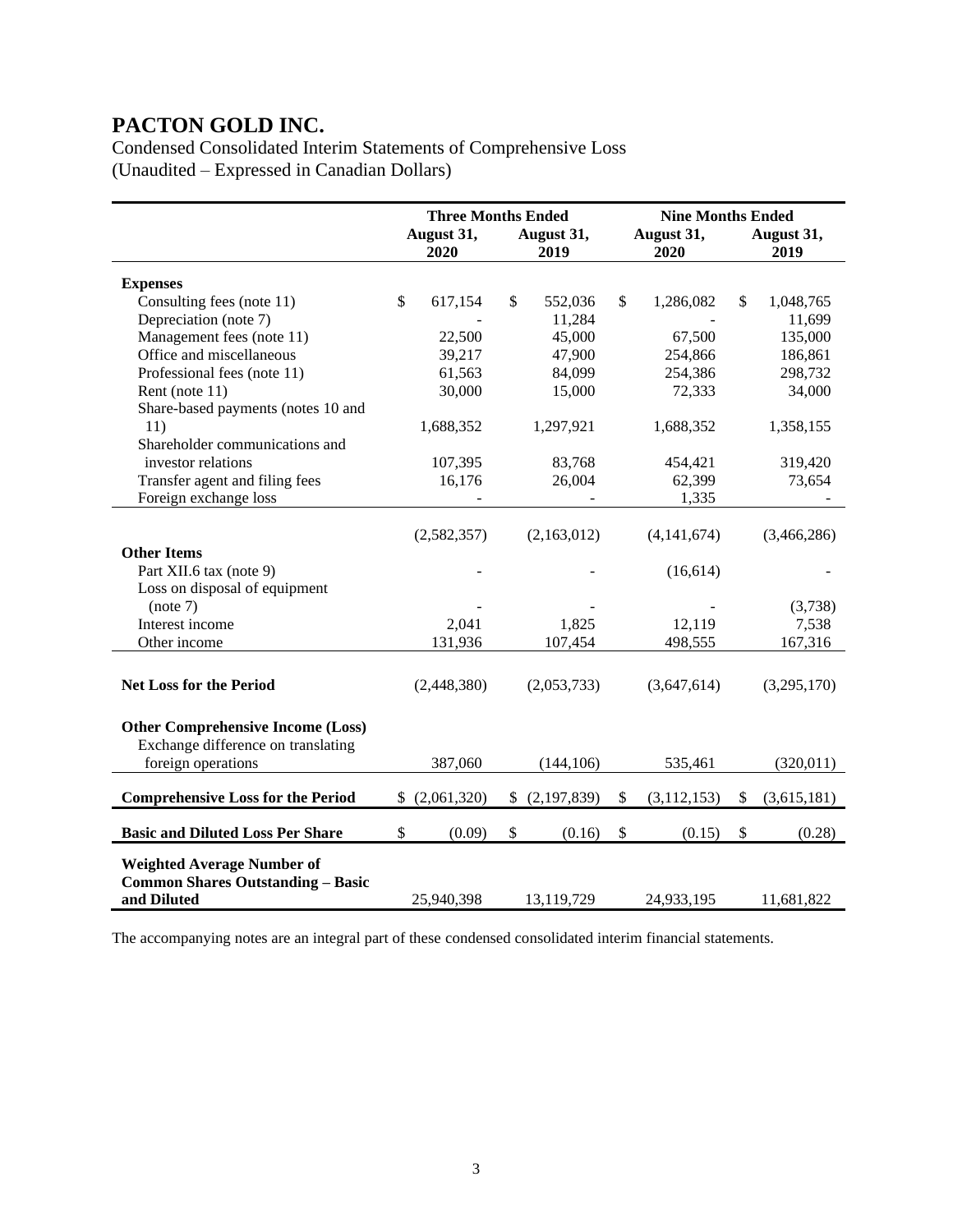Condensed Consolidated Interim Statements of Changes in Shareholders' Equity (Unaudited – Expressed in Canadian Dollars)

|                                                       | <b>Capital Stock</b>       |    |                         |                                                         |                    |                                                               |                  |
|-------------------------------------------------------|----------------------------|----|-------------------------|---------------------------------------------------------|--------------------|---------------------------------------------------------------|------------------|
|                                                       | Number of<br><b>Shares</b> |    | Capital<br><b>Stock</b> | <b>Share-based</b><br><b>Payments</b><br><b>Reserve</b> | Deficit            | <b>Accumulated</b><br>Other<br>Comprehensive<br>Income (Loss) | <b>Total</b>     |
| Balance, November 30, 2018                            | 10,223,614                 | \$ | 21,402,968              | \$<br>3,644,586                                         | (15,982,539)       | \$<br>34,356                                                  | \$<br>9,099,371  |
| Private placements                                    | 5,803,897                  |    | 7,609,416               |                                                         |                    |                                                               | 7,609,416        |
| Share issue costs                                     |                            |    | (187, 731)              | 36,686                                                  |                    |                                                               | (151, 045)       |
| Flow-through liability                                |                            |    | (596, 483)              |                                                         |                    |                                                               | (596, 483)       |
| Shares issued for exploration and evaluation assets   | 1,922,292                  |    | 5,172,417               |                                                         |                    |                                                               | 5,172,417        |
| Exercise of stock options                             | 85,000                     |    | 138,500                 |                                                         |                    |                                                               | 138,500          |
| Fair value of exercised stock options                 |                            |    | 99,613                  | (99, 613)                                               |                    |                                                               |                  |
| Share-based payments (note 10)                        |                            |    |                         | 1,358,155                                               |                    |                                                               | 1,358,155        |
| Expiry of stock options                               |                            |    |                         | (573, 691)                                              | 573,691            |                                                               |                  |
| Net loss for the period                               |                            |    |                         |                                                         | (3,295,170)        |                                                               | (3,295,170)      |
| Exchange difference on translating foreign operations |                            |    |                         |                                                         |                    | (320,011)                                                     | (320, 011)       |
| Balance, August 31, 2019                              | 18,034,803                 |    | 33,638,700              | 4,366,123                                               | (18,704,018)       | (285, 655)                                                    | 19,015,150       |
| Shares issued for exploration and evaluation assets   | 322,500                    |    | 354,375                 |                                                         |                    |                                                               | 354,375          |
| Exercise of stock options                             | 10,000                     |    | 16,500                  |                                                         |                    |                                                               | 16,500           |
| Fair value of exercised stock options                 |                            |    | 11,948                  | (11,948)                                                |                    |                                                               |                  |
| Share-based payments (note 10)                        |                            |    |                         | 39,452                                                  |                    |                                                               | 39,452           |
| Expiry of stock options                               |                            |    |                         | (68,026)                                                | 68.026             |                                                               |                  |
| Expiry of warrants                                    |                            |    |                         | (64, 545)                                               | 64,545             |                                                               |                  |
| Net loss for the period                               |                            |    |                         |                                                         | (7,379,262)        |                                                               | (7,379,262)      |
| Exchange difference on translating foreign operations |                            |    |                         |                                                         |                    | (337,737)                                                     | (337, 737)       |
| Balance, November 30, 2019                            | 18,367,303                 |    | 34,021,523              | 4,261,056                                               | (25,950,709)       | (623, 392)                                                    | 11,708,478       |
| Private placements                                    | 13,547,716                 |    | 12,331,004              |                                                         |                    |                                                               | 12,331,004       |
| Share issue costs                                     |                            |    | (243,696)               | 82,386                                                  |                    |                                                               | (161,310)        |
| Flow-through liability                                |                            |    | (599, 356)              |                                                         |                    |                                                               | (599, 356)       |
| Shares issued for exploration and evaluation assets   | 1,110,000                  |    | 843,750                 |                                                         |                    |                                                               | 843,750          |
| Exercise of stock options                             | 500                        |    | 665                     |                                                         |                    |                                                               | 665              |
| Fair value of stock options                           |                            |    | 482                     | (482)                                                   |                    |                                                               |                  |
| Share-based payments (note 10)                        |                            |    |                         | 1,688,352                                               |                    |                                                               | 1,688,352        |
| Net loss for the period                               |                            |    |                         |                                                         | (3,647,614)        |                                                               | (3,647,614)      |
| Exchange difference on translating foreign operations |                            |    |                         |                                                         |                    | 535,461                                                       | 535,461          |
| Balance, August 31, 2020                              | 33,025,519                 | \$ | 46,354,372              | \$<br>6.031.312                                         | \$<br>(29,598,323) | \$<br>(87, 931)                                               | \$<br>22,699,430 |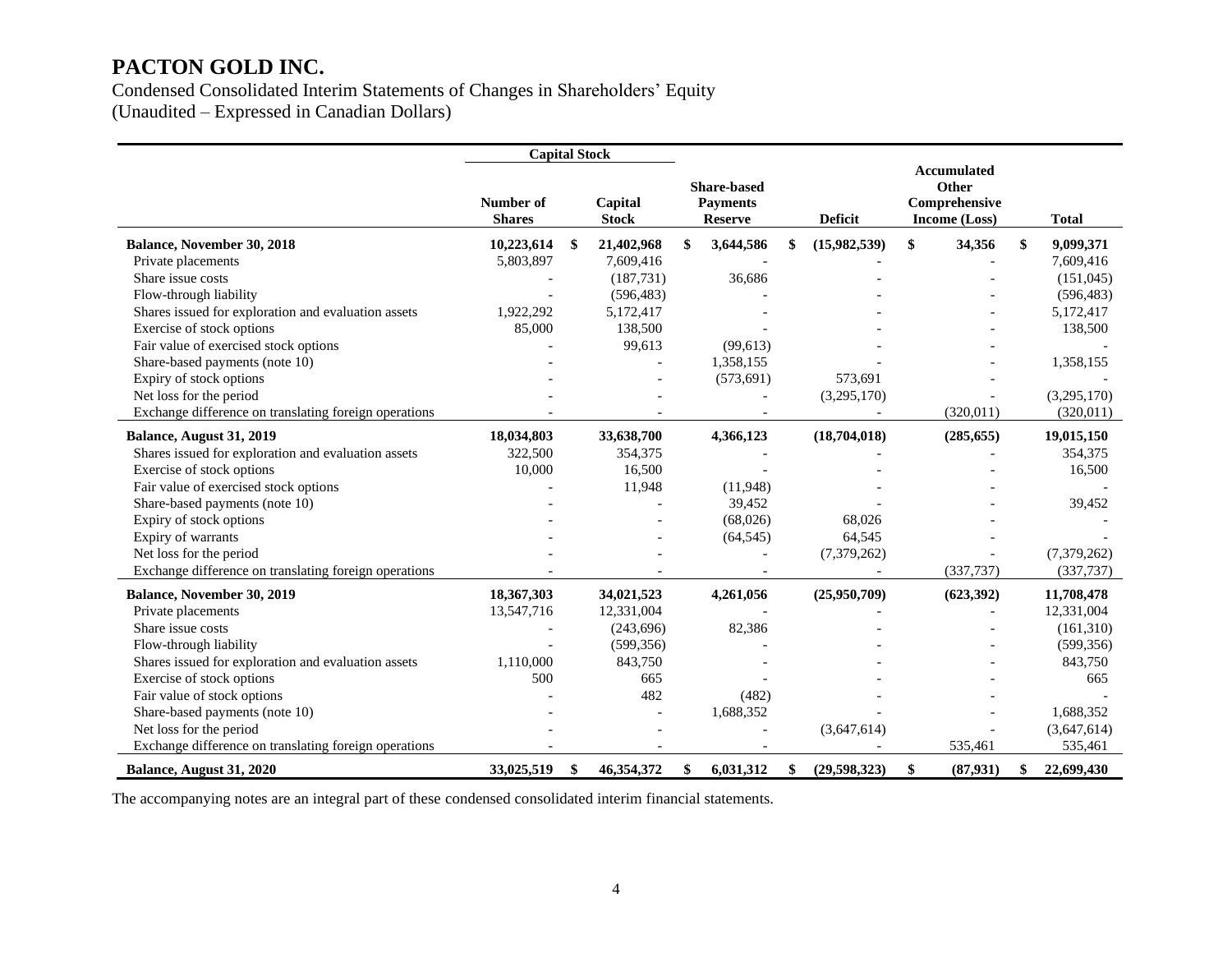Condensed Consolidated Interim Statements of Cash Flows (Unaudited – Expressed in Canadian Dollars)

|                                                                | <b>Nine Months</b><br><b>Ended</b><br>August 31,<br>2020 | <b>Nine Months</b><br><b>Ended</b><br>August 31,<br>2019 |
|----------------------------------------------------------------|----------------------------------------------------------|----------------------------------------------------------|
| <b>Operating Activities</b>                                    |                                                          |                                                          |
| Net loss                                                       | \$<br>(3,647,614)                                        | \$<br>(3,295,170)                                        |
| Items not involving cash                                       |                                                          |                                                          |
| Depreciation                                                   |                                                          | 11,699                                                   |
| Share-based payments                                           | 1,688,352                                                | 1,358,155                                                |
| Other income                                                   | (498, 555)                                               | (167, 316)                                               |
| Loss on disposal of equipment                                  |                                                          | 3,738                                                    |
| Changes in non-cash working capital                            |                                                          |                                                          |
| Receivables                                                    | (135, 360)                                               | 151,359                                                  |
| Prepaid expenses and deposits                                  | (387, 610)                                               | (766, 802)                                               |
| Accounts payable and accrued liabilities                       | (269, 040)                                               | (46,771)                                                 |
|                                                                |                                                          |                                                          |
| <b>Cash Used in Operating Activities</b>                       | (3,249,827)                                              | (2,751,108)                                              |
| <b>Investing Activities</b>                                    |                                                          |                                                          |
| Equipment                                                      | (2,692)                                                  | (150, 453)                                               |
| Exploration and evaluation assets, net                         | (4,412,672)                                              | (2,769,611)                                              |
| <b>Cash Used in Investing Activities</b>                       | (4,415,364)                                              | (2,920,064)                                              |
| <b>Financing Activity</b>                                      |                                                          |                                                          |
| Net proceeds from share issuances                              | 12,170,359                                               | 7,596,871                                                |
| <b>Cash Provided by Financing Activity</b>                     | 12,170,359                                               | 7,596,871                                                |
| <b>Inflow of Cash and Cash Equivalents</b>                     | 4,505,168                                                | 1,925,699                                                |
| <b>Effect of Foreign Exchange on Cash and Cash Equivalents</b> | (2, 867)                                                 | (17,090)                                                 |
| <b>Cash and Cash Equivalents, Beginning of Period</b>          | 905,356                                                  | 465,734                                                  |
|                                                                |                                                          |                                                          |
| <b>Cash and Cash Equivalents, End of Period</b>                | \$<br>5,407,657                                          | \$<br>2,374,343                                          |

### **Supplemental Disclosure with Respect to Cash Flows** (note 12)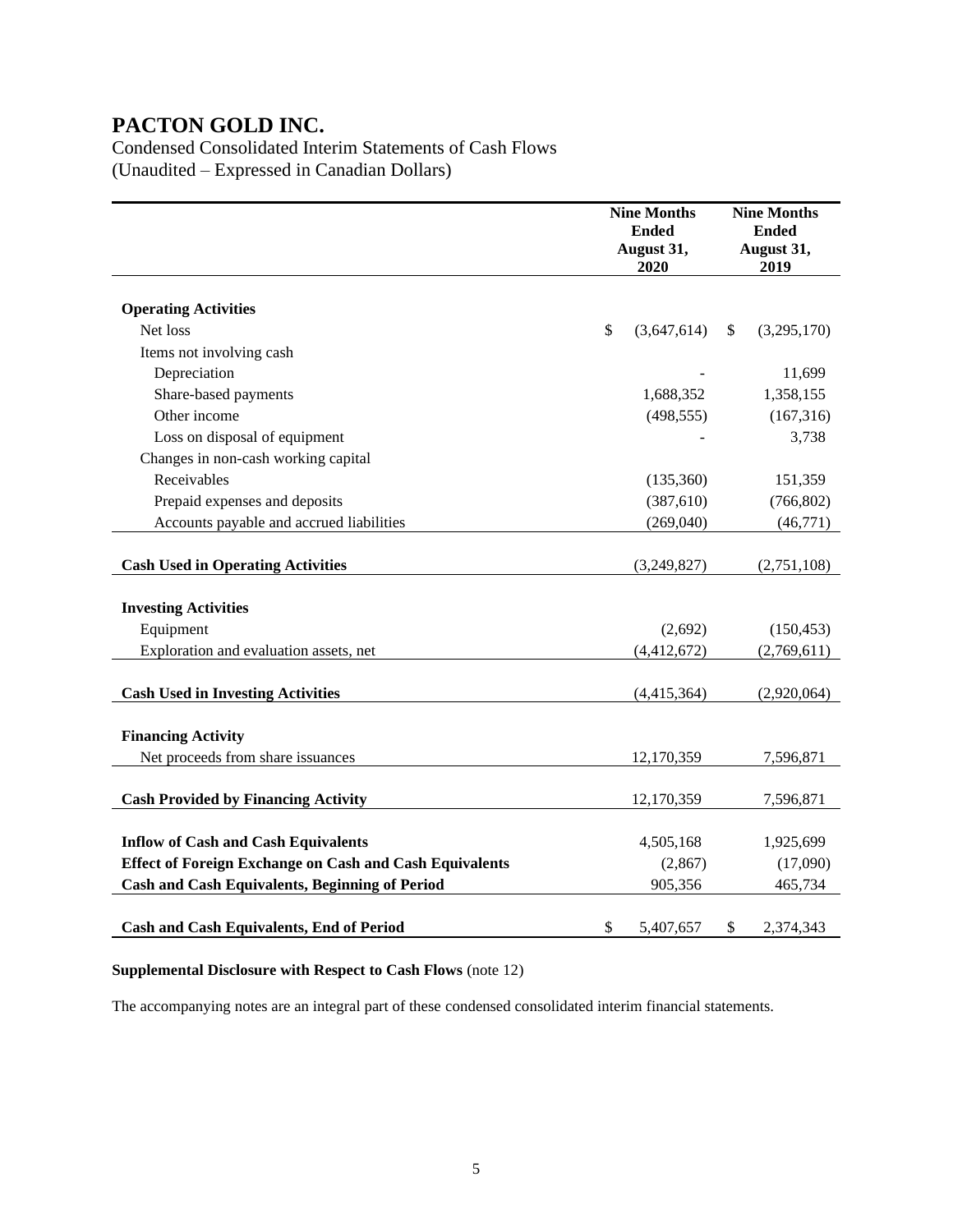Notes to the Condensed Consolidated Interim Financial Statements For the Nine Months Ended August 31, 2020 (Unaudited – Expressed in Canadian Dollars)

### **1. NATURE OF OPERATIONS**

Pacton Gold Inc. (the "Company" or "Pacton") was incorporated pursuant to the British Columbia *Business Corporations Act* on December 15, 2010. The address of the Company's corporate office and its principal place of business is 1680 – 200 Burrard Street, Vancouver, British Columbia, Canada, V6C 3L6. The Company's registered and records office is  $400 - 725$  Granville Street, Vancouver, British Columbia, Canada, V7Y 1G5. The Company operates in Canada and Australia. On July 17, 2012, the Company's stock was listed on the TSX Venture Exchange ("TSX-V") trading under the symbol "NX". On April 27, 2017, the Company changed its name to Pacton Gold Inc. and began trading under the symbol "PAC". The Company's shares also trade on the OTC Exchange in the United States under the symbol "PACXF" and on the Frankfurt Stock Exchange under the symbol "2NKN". The principal business of the Company is the identification, evaluation and acquisition of mineral properties, as well as exploration of mineral properties once acquired. The Company is an exploration stage company and is in the process of acquiring and exploring its mineral property interests.

On June 9, 2020, the Company consolidated it common shares on the basis of one new share for ten old shares. All share and per share amounts have been revised to reflect the consolidation.

### **2. GOING CONCERN**

These condensed consolidated interim financial statements (the "financial statements") have been prepared on the basis of accounting principles applicable to a going concern, which assumes that the Company will continue in operation for the foreseeable future and will be able to realize its assets and discharge its liabilities in the normal course of operations.

The Company has incurred a loss during the nine months ended August 31, 2020 of \$3,647,614 (2019 - \$3,295,170) and as at August 31, 2020 has a deficit of \$29,598,323 (November 30, 2019 - \$25,950,709), has limited resources, no sources of operating cash flow and no assurances that sufficient funding will be available to continue operations for an extended period of time. The Company is in the exploration stage, and accordingly, has not yet commenced revenue-producing operations.

In March 2020, there was a global outbreak of coronavirus (COVID-19). The actual and threatened spread of the virus globally has had a material adverse effect on the global economy and, specifically, the regional economies in which the Company operates. The pandemic could continue to have a negative impact on the stock market, including trading prices of the Company's shares and its ability to raise new capital. These factors, among others, could have a significant impact on the Company's operations.

These material uncertainties may cast significant doubt upon the Company's ability to continue as a going concern.

The application of the going concern concept is dependent upon the Company's ability to satisfy its liabilities as they become due and to obtain the necessary financing to complete the exploration and development of its mineral property interests, the attainment of profitable mining operations or the receipt of proceeds from the disposition of its mineral property interests. Management is actively engaged in the review and due diligence on opportunities of merit in the mining sector and is seeking to raise the necessary capital to meet its funding requirements. There can be no assurance that management's plan will be successful.

If the going concern assumption were not appropriate for these financial statements then adjustments may be necessary in the carrying values of assets and liabilities, the reported expenses and the statement of financial position classifications used. Such adjustments could be material.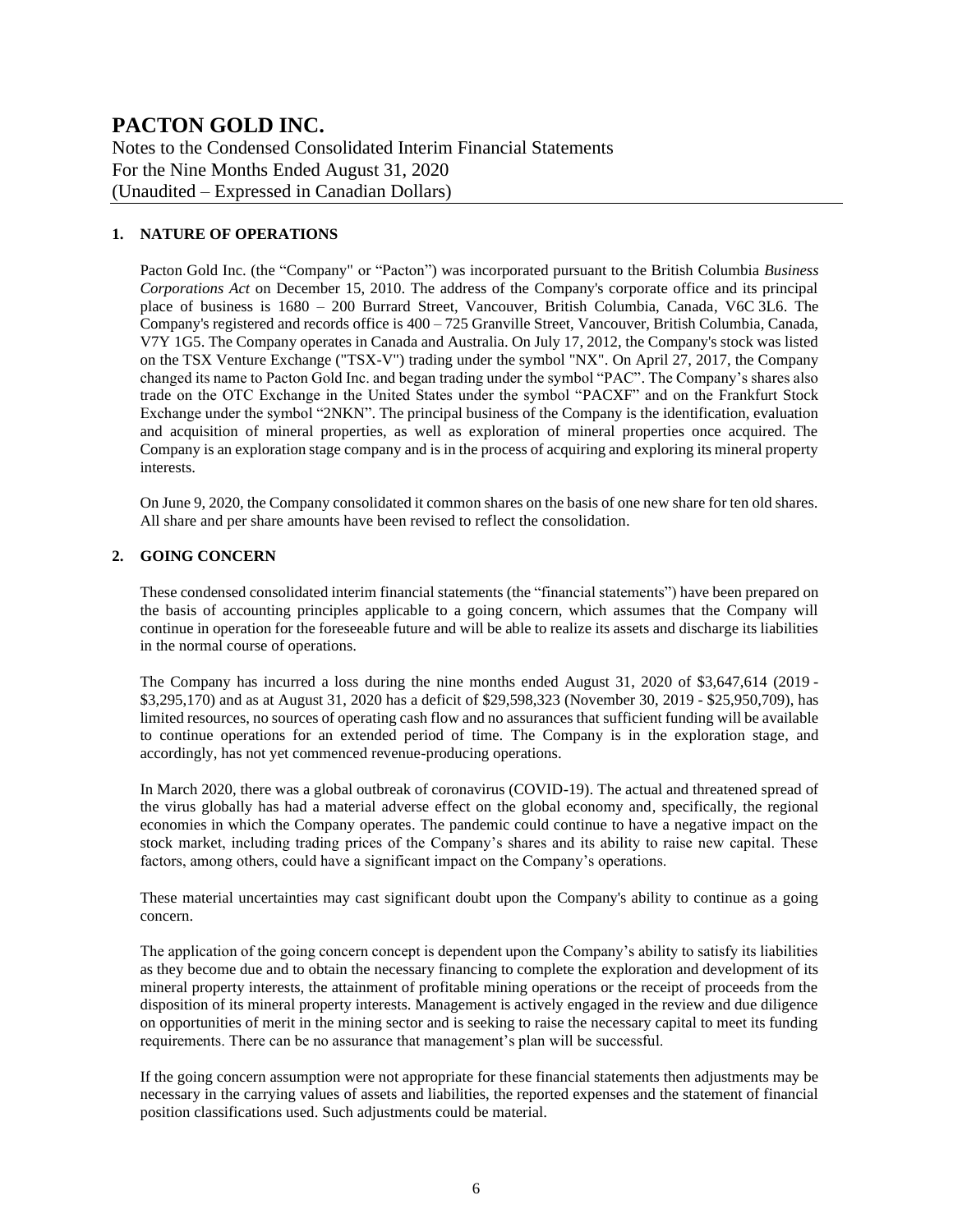Notes to the Condensed Consolidated Interim Financial Statements For the Nine Months Ended August 31, 2020 (Unaudited – Expressed in Canadian Dollars)

#### **3. BASIS OF PREPARATION**

#### a) Statement of compliance

The condensed consolidated interim financial statements of the Company have been prepared in accordance with International Accounting Standard ("IAS") 34 *Interim Financial Reporting*.

The condensed consolidated interim financial statements of the Company should be read in conjunction with the Company's 2019 annual consolidated financial statements that have been prepared in accordance with International Financial Reporting Standards ("IFRS"), as issued by the International Accounting Standards Board.

These financial statements were reviewed by the Audit Committee and approved and authorized for issue by the Board of Directors on October 28, 2020.

b) Basis of measurement

These financial statements have been prepared under the historical cost basis, except for certain financial instruments, which are measured at fair value, as explained in the significant accounting policies (note 4). These financial statements have been prepared under the accrual basis of accounting, except for cash flow information.

c) Subsidiaries

These financial statements include all subsidiaries in the accounts of the Company for the periods presented. These subsidiaries are listed as follows:

| <b>Subsidiary</b>                              | Ownership<br>August 31,<br>2020 | Ownership<br>November 30,<br>2019 | <b>Incorporated</b> | <b>Nature</b>       |
|------------------------------------------------|---------------------------------|-----------------------------------|---------------------|---------------------|
| Pacton Pilbara Pty. Ltd.<br>("Pacton Pilbara") | 100%                            | 100%                              | Australia           | Mineral exploration |
| CTTR Gold Pty. Ltd.<br>("CTTR")                | $Ni1*$                          | 100\%                             | Australia           | Mineral exploration |
| Drummond East Pty. Ltd.<br>("Drummond East")   | 100%                            | 100\%                             | Australia           | Mineral exploration |
| Arrow (Pilbara) Pty. Ltd.<br>("Arrow Pilbara") | 100%                            | 100\%                             | Australia           | Mineral exploration |

\*CTTR was de-registered during the nine months ended August 31, 2020

Control exists when the Company has the power, directly or indirectly, to govern the financial and operating policies of an entity so as to obtain benefits from its activities. The financial statements of subsidiaries are included in the financial statements from the date that control commences until the date that control ceases. All significant intercompany transactions and balances have been eliminated.

#### **4. SIGNIFICANT ACCOUNTING POLICIES**

The condensed consolidated interim financial statements have been prepared, for all periods presented, following the same accounting policies and methods of computation as described in note 4 to the audited consolidated financial statements for the year ended November 30, 2019, except for the following.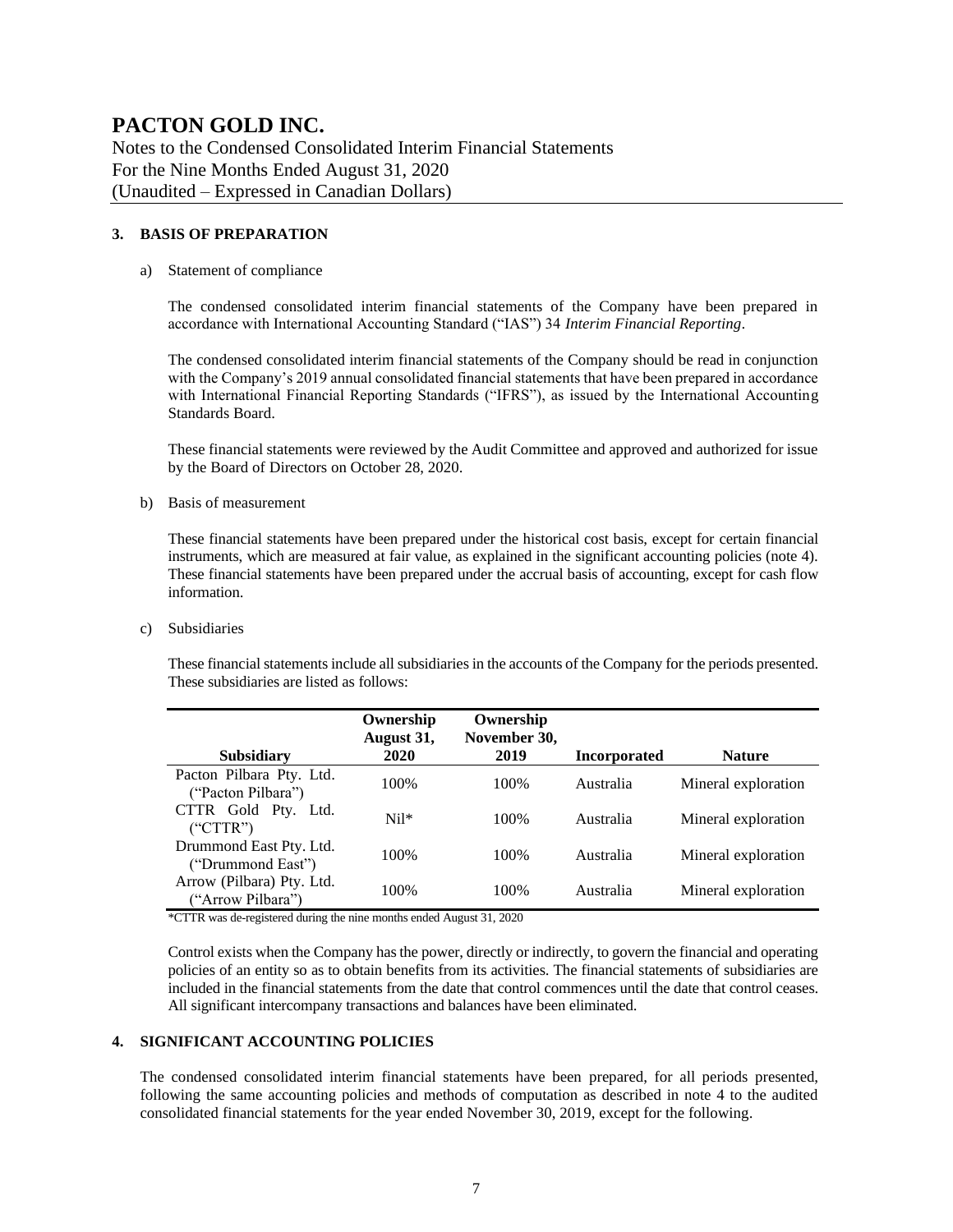Notes to the Condensed Consolidated Interim Financial Statements For the Nine Months Ended August 31, 2020 (Unaudited – Expressed in Canadian Dollars)

### **4. SIGNIFICANT ACCOUNTING POLICIES** (Continued)

a) New accounting standard adopted during the period

#### IFRS 16 *Leases*

#### *Initial adoption*

On December 1, 2019, the Company adopted IFRS 16, which specifies how an IFRS reporter will recognize, measure, present and disclose leases. The standard provides a single lessee accounting model, requiring lessees to recognize assets and liabilities for all leases unless the lease term is twelve months or less or the underlying asset has a low value. Lessors continue to classify leases as operating or finance, with IFRS 16's approach to lessor accounting substantially unchanged from its predecessor, IAS 17 *Leases*. The standard was issued in January 2016 and is effective for annual periods beginning on or after January 1, 2019.

The Company has elected to apply IFRS 16 using a modified retrospective approach, which does not require restatement of prior period financial information. Modified retrospective application recognizes the cumulative effect of IFRS 16 as an adjustment to opening deficit at December 1, 2019 and applies the standard prospectively. The Company has determined that at December 1, 2019, adoption of IFRS 16 will not result in the recognition of a right-of-use ("ROU") asset nor a lease obligation.

#### *Ongoing recognition and measurement*

On the date that the leased asset becomes available for use, the Company recognizes a ROU asset and a corresponding lease obligation. Interest expense associated with the lease obligation is charged to the statement of income/loss over the lease period with a corresponding increase to the lease obligation. The lease obligation is reduced as payments are made against the principal portion of the lease. The ROU asset is depreciated over the shorter of the asset's useful life and the lease term on a straight-line basis. Depreciation of the ROU asset is recognized in depreciation expense.

b) New accounting standards issued but not yet effective

#### IFRS 3 *Business Combinations*

IFRS 3 has been amended to revise the definition of a business to include an input and a substantive process that together significantly contribute to the ability to create outputs. The amendment to IFRS 3 is effective for years beginning on or after January 1, 2020. The amendment to IFRS 3 is expected to have no impact for the Company.

### IAS 1 *Presentation of Financial Statements* and IAS 8 *Accounting Policies, Changes in Accounting Estimates and Errors*

IAS 1 and IAS 8 have been amended to use a consistent definition of materiality throughout IFRS and the Conceptual Framework for Financial Reporting; clarify the explanation of the definition of material; and incorporate guidance in IAS 1 regarding immaterial information. The amendments to IAS 1 and IAS 8 are effective for years beginning on or after January 1, 2020. These amendments are expected to have no impact for the Company.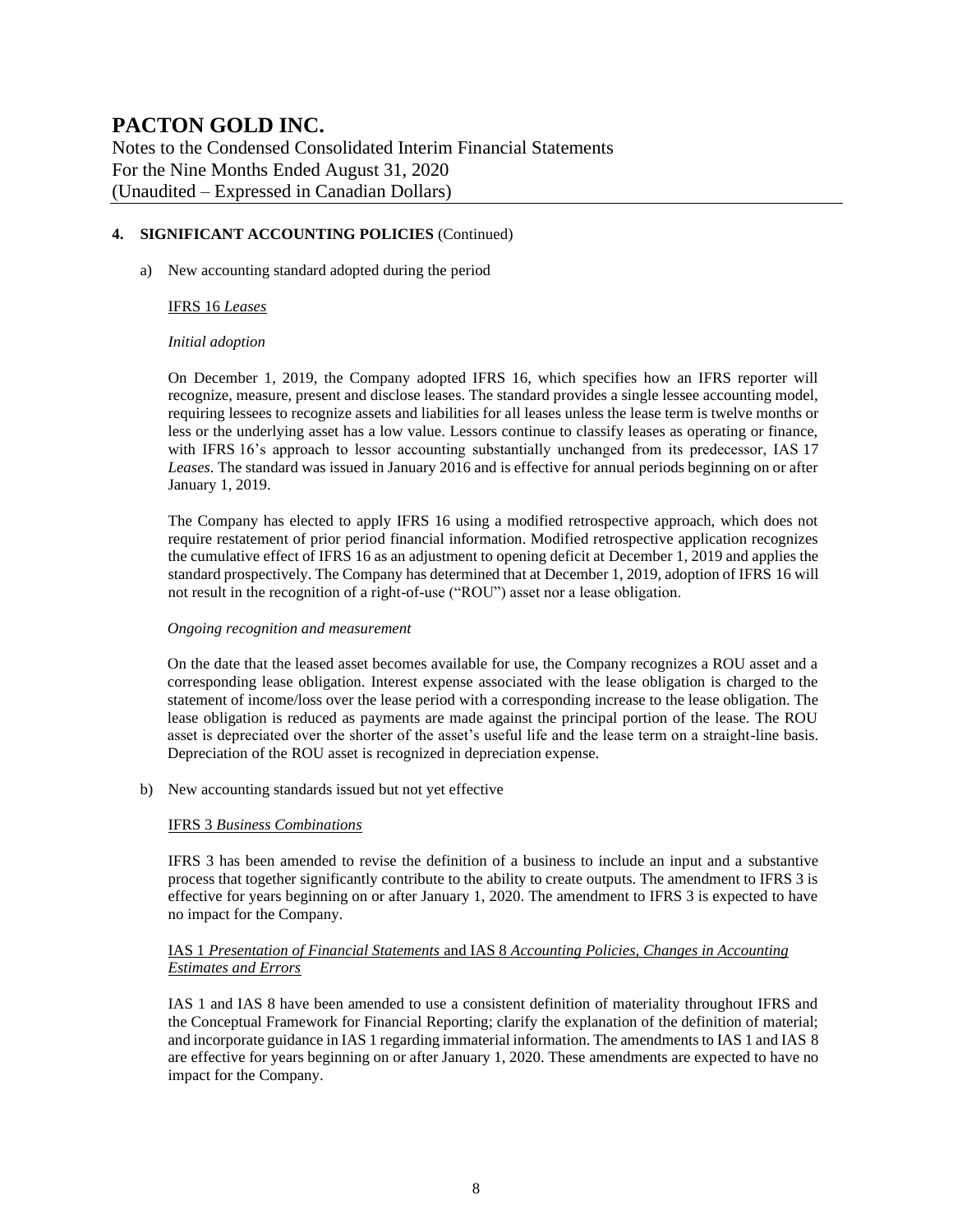Notes to the Condensed Consolidated Interim Financial Statements For the Nine Months Ended August 31, 2020 (Unaudited – Expressed in Canadian Dollars)

### **5. CRITICAL ACCOUNTING ESTIMATES AND JUDGMENTS**

The Company makes estimates and assumptions about the future that affect the reported amounts of assets and liabilities. Estimates and judgments are continually evaluated based on historical experience and other factors, including expectations of future events that are believed to be reasonable under the circumstances. In the future, actual experience may differ from these estimates and assumptions.

The effect of a change in an accounting estimate is recognized prospectively by including it in comprehensive income or loss in the year of the change, if the change affects that year only, or in the year of the change and future years, if the change affects both.

#### *Critical judgments in applying accounting policies*

Information about critical judgments in applying accounting policies that have the most significant risk of causing material adjustment to the carrying amounts of assets and liabilities recognized in the financial statements within the next financial year are discussed below.

a) Impairment of exploration and evaluation assets

The application of the Company's accounting policy for exploration and evaluation expenditures and impairment of the capitalized expenditures requires judgment in determining whether it is likely that future economic benefits will flow to the Company, which may be based on assumptions about future events or circumstances. Estimates and assumptions made may change if new information becomes available. If, after expenditure is capitalized, information becomes available suggesting that the recovery of expenditure is unlikely, the amount capitalized is written off in profit or loss in the year the new information becomes available.

b) Title to mineral property interests

Although the Company has taken steps to verify title to mineral properties in which it has an interest, these procedures do not guarantee the Company's title. Such properties may be subject to prior agreements or transfers and title may be affected by undetected defects.

c) Income taxes

Significant judgment is required in determining the provision for income taxes. There are many transactions and calculations undertaken during the ordinary course of business for which the ultimate tax determination is uncertain. The Company recognizes liabilities and contingencies for anticipated tax audit issues based on the Company's current understanding of the tax law. For matters where it is probable that an adjustment will be made, the Company records its best estimate of the tax liability, including the related interest and penalties in the current tax provision. Management believes they have adequately provided for the probable outcome of these matters; however, the final outcome may result in a materially different outcome than the amount included in the tax liabilities.

In addition, the Company recognizes deferred tax assets relating to tax losses carried forward to the extent that it is probable that taxable profit will be available against which a deductible temporary difference can be utilized. This is deemed to be the case when there are sufficient taxable temporary differences relating to the same taxation authority and the same taxable entity that are expected to reverse in the same year as the expected reversal of the deductible temporary difference, or in years into which a tax loss arising from the deferred tax asset can be carried back or forward. However, utilization of the tax losses also depends on the ability of the taxable entity to satisfy certain tests at the time the losses are recouped.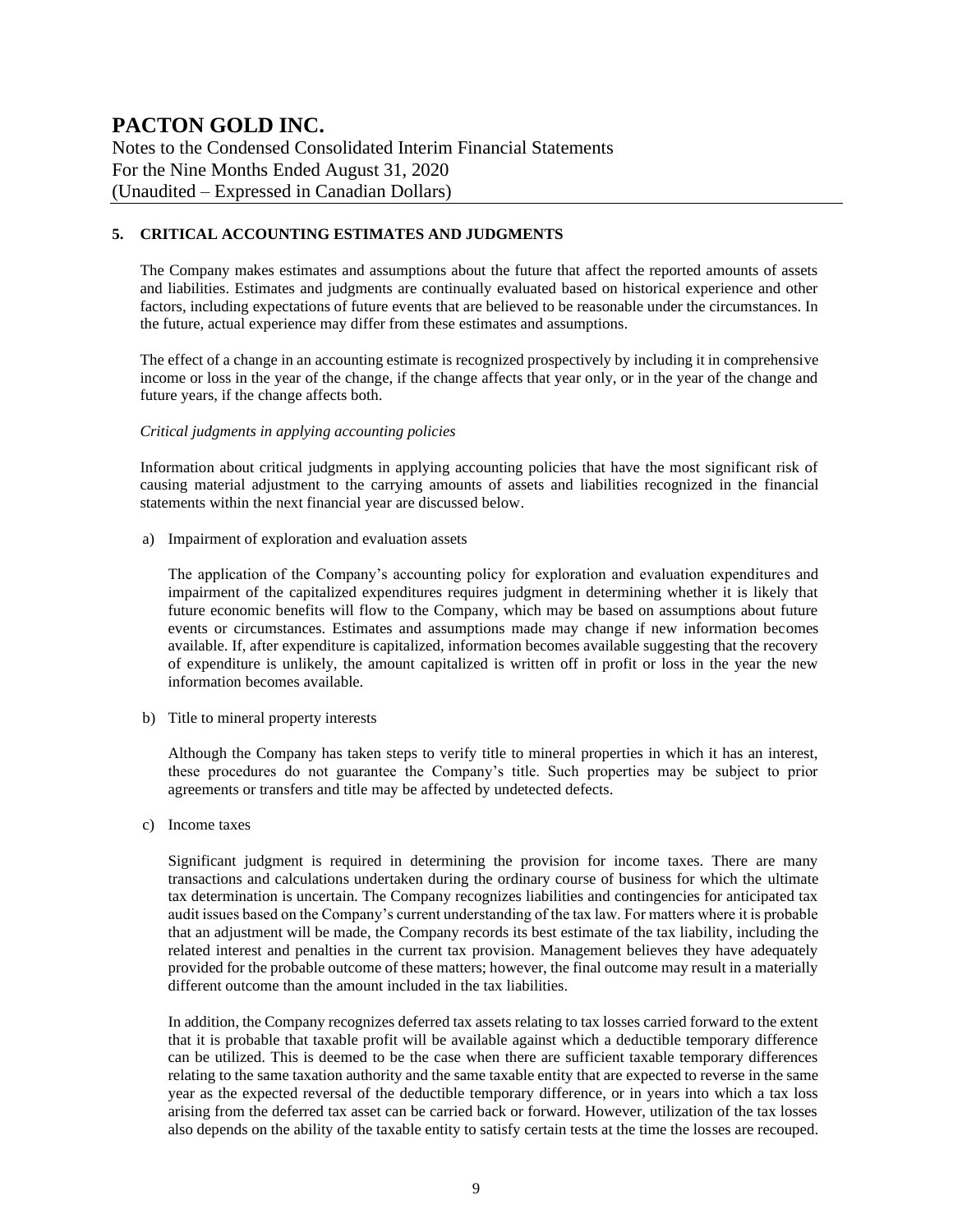Notes to the Condensed Consolidated Interim Financial Statements For the Nine Months Ended August 31, 2020 (Unaudited – Expressed in Canadian Dollars)

### **5. CRITICAL ACCOUNTING ESTIMATES AND JUDGMENTS** (Continued)

*Critical judgments in applying accounting policies (continued)*

d) Going concern

The assessment of the Company's ability to continue as a going concern requires significant judgment. The financial statements have been prepared on the basis of accounting principles applicable to a going concern, as disclosed in note 2.

#### e) Acquisition of subsidiaries

The Company's acquisitions of CTTR, Drummond East and Arrow Pilbara during the year ended November 30, 2018 have been determined to be asset acquisitions, as CTTR, Drummond East and Arrow Pilbara do not meet the definition of a business under IFRS 3. As a result, the acquisitions have been accounted for as asset acquisitions, whereby all of the assets acquired and liabilities assumed are assigned a carrying amount based on relative fair values. The Company's application of the recognition principle may result in recognizing some assets (often intangible) and liabilities that the acquiree had not previously recognized as assets and liabilities in its financial statements, which require management judgment.

#### *Key sources of estimation uncertainty*

The following are key assumptions concerning the future and other key sources of estimation uncertainty that have a significant risk of resulting in material adjustments to the financial statements.

a) Decommissioning liabilities

Rehabilitation provisions have been created based on the Company's internal estimates. Assumptions, based on the current economic environment, have been made, which management believes are a reasonable basis upon which to estimate the future liability. These estimates take into account any material changes to the assumptions that occur when reviewed regularly by management. Estimates are reviewed annually and are based on current regulatory requirements. Significant changes in estimates of contamination, restoration standards and techniques will result in changes to provisions from year to year. Actual rehabilitation costs will ultimately depend on future market prices for the rehabilitation costs that will reflect the market condition at the time the rehabilitation costs are actually incurred. The final cost of the currently recognized rehabilitation provisions may be higher or lower than currently provided for. As at August 31, 2020, the Company had no known rehabilitation requirements, and accordingly, no provision has been made.

b) Fair value of stock options granted

The Company uses the Black-Scholes option pricing model to value the stock options granted during the year. The Black-Scholes model was developed for use in estimating the fair value of traded options that have no vesting restrictions and are fully transferable. The model requires management to make estimates that are subjective and may not be representative of actual results. Changes in assumptions can materially affect estimates of fair values.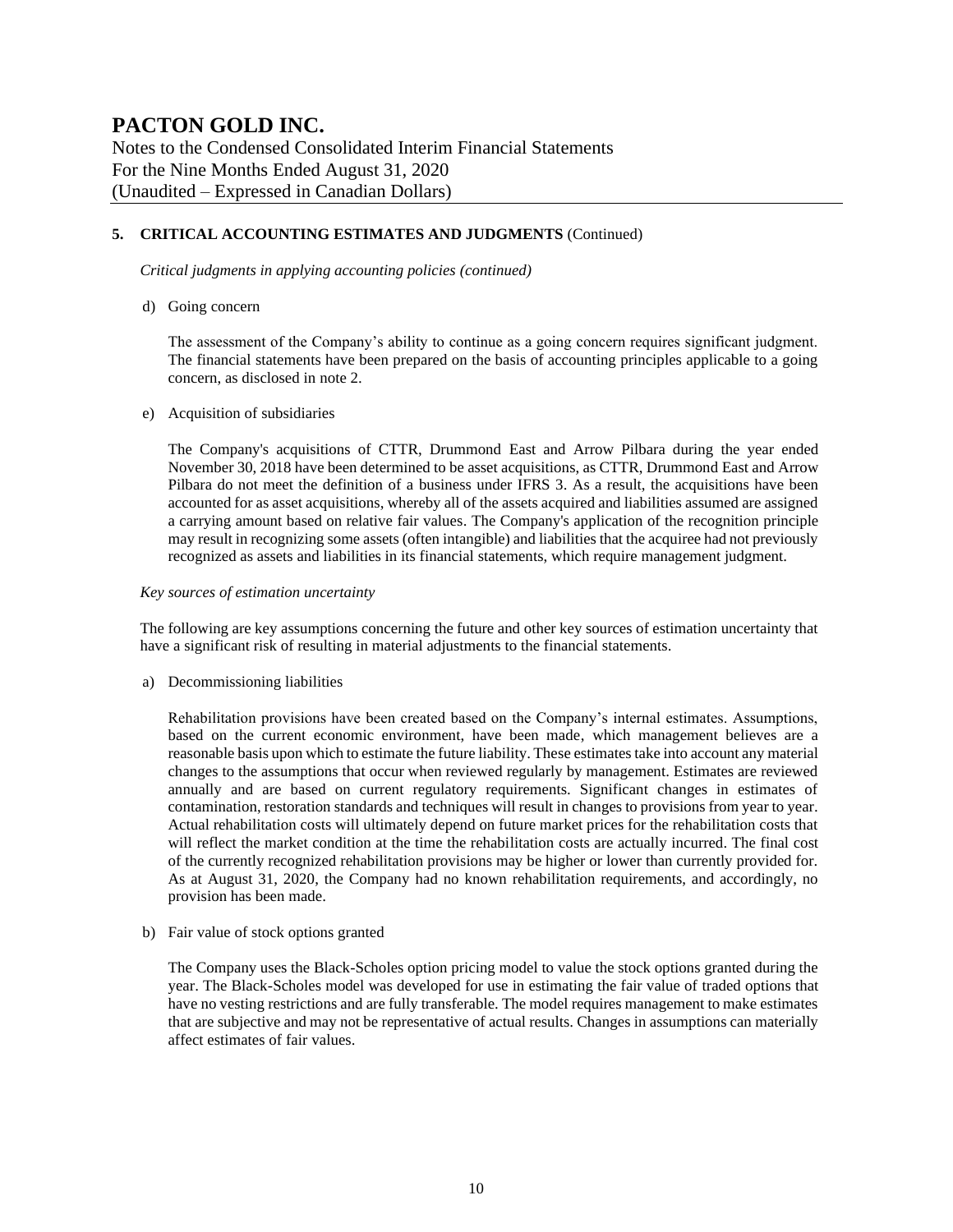Notes to the Condensed Consolidated Interim Financial Statements For the Nine Months Ended August 31, 2020 (Unaudited – Expressed in Canadian Dollars)

### **6. FINANCIAL INSTRUMENTS**

Financial instruments are agreements between two parties that result in promises to pay or receive cash or equity instruments. The Company classifies its financial instruments as follows: cash and cash equivalents, as fair value through profit or loss; receivables, as amortized cost; and accounts payable and accrued liabilities, as amortized cost. The carrying values of these instruments approximate their fair values due to their short term to maturity.

The following table sets forth the Company's financial asset measured at fair value by level within the fair value hierarchy:

| <b>August 31, 2020</b>    | <b>Level 1</b> | Level 3<br><b>Level 2</b> |                          |              |
|---------------------------|----------------|---------------------------|--------------------------|--------------|
| Cash and cash equivalents | \$5,407,657    | S<br>$\qquad \qquad$      | $\overline{\phantom{a}}$ | \$5,407,657  |
|                           |                |                           |                          |              |
| <b>November 30, 2019</b>  | <b>Level 1</b> | Level 2                   | <b>Level</b> 3           | <b>Total</b> |
| Cash and cash equivalents | 905.356        | $\overline{\phantom{0}}$  | -                        | 905,356      |

The Company has exposure to the following risks from its use of financial instruments:

- Credit risk:
- Liquidity risk; and
- Market risk.
- a) Credit risk

Credit risk is the risk that one party to a financial instrument will cause a financial loss for the other party by failing to discharge an obligation. The Company manages credit risk, in respect of cash, by placing it at major Canadian financial institutions. Included in receivables is \$228,376 (November 30, 2019 - \$125,293) owing from the Canada Revenue Agency and the Australian Taxation Office. The Company has minimal credit risk.

b) Liquidity risk

Liquidity risk is the risk that the Company will not be able to meet its financial obligations as they fall due. The Company's approach to managing liquidity is to ensure, as far as possible, that it will always have sufficient liquid funds to meet its liabilities when due, under both normal and stressed conditions, without incurring unacceptable losses or risking damage to the Company's reputation. The contractual financial liabilities of the Company as of August 31, 2020 equal \$988,572 (November 30, 2019 - \$491,992). All of the liabilities presented as accounts payable and accrued liabilities are due within 30 days of August 31, 2020.

c) Market risk

Market risk is the risk that changes in market prices, such as foreign exchange rates and interest rates, will affect the Company's income or the value of its holdings of financial instruments. The objective of market risk management is to manage and control market risk exposure within acceptable parameters, while optimizing the return on capital.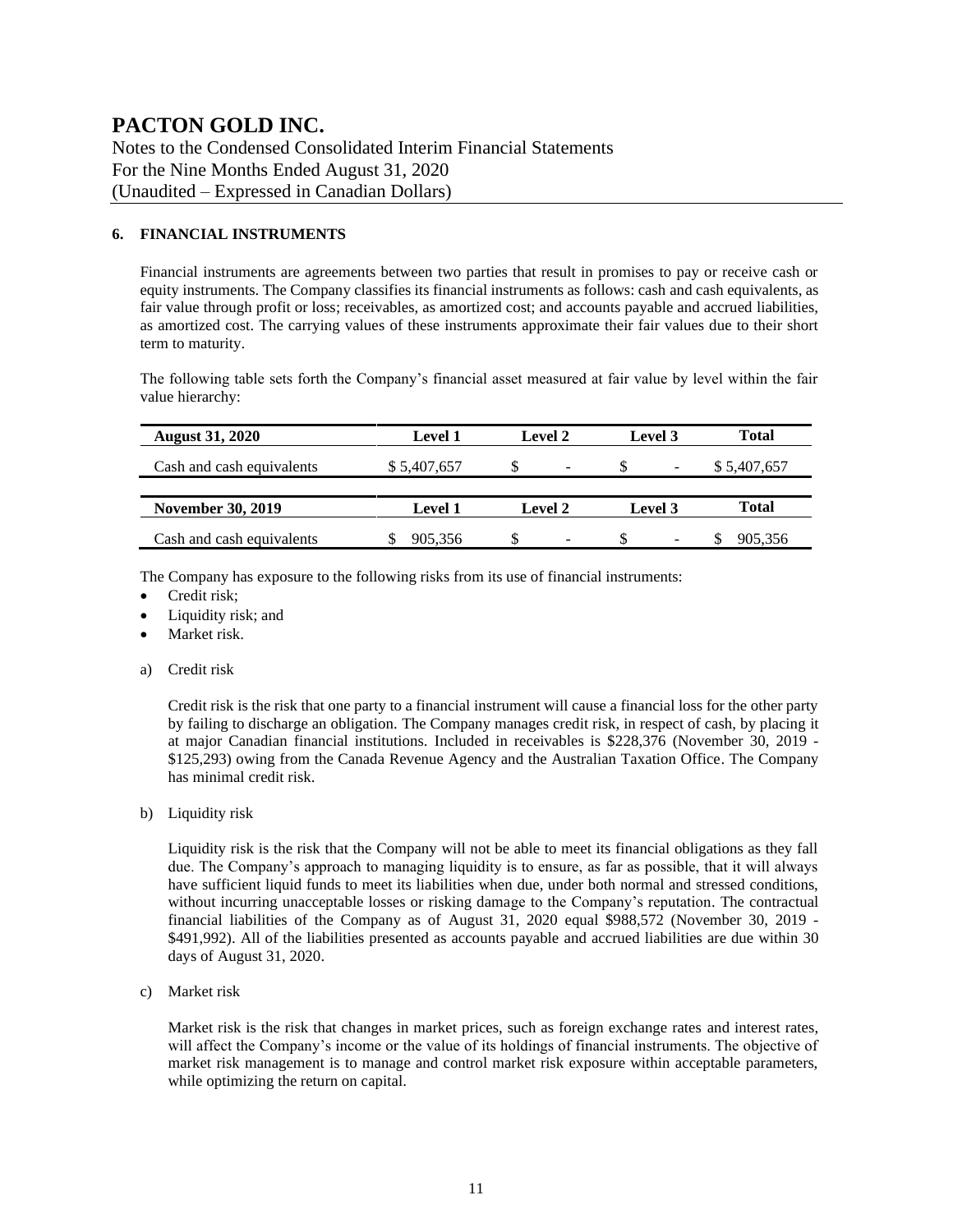Notes to the Condensed Consolidated Interim Financial Statements For the Nine Months Ended August 31, 2020 (Unaudited – Expressed in Canadian Dollars)

### **6. FINANCIAL INSTRUMENTS** (Continued)

- c) Market risk (continued)
	- *i) Currency risk –* Currency risk is the risk that the fair value or future cash flows will fluctuate as a result of changes in foreign exchange rates. The Company has operations in Canada and Australia and incurs operating and exploration expenditures in both currencies. The fluctuation of the Canadian dollar in relation to the Australian dollar ("AUD") will have an impact upon the results of the Company. The Company does not hold substantial funds in a foreign currency, and only a small amount of its accounts payable and accrued liabilities is denominated in Australian dollars. A fluctuation in the exchanges rates between the Canadian and Australian dollars of 10% would result in a \$4,700 change in the Company's cash, \$5,000 change in accounts payable and accrued liabilities and \$700 change in other comprehensive income (loss). The Company does not use any techniques to mitigate currency risk.
	- *ii) Interest rate risk –* Interest rate risk is the risk that future cash flows will fluctuate as a result of changes in market interest rates. Interest earned on cash is at nominal interest rates, and therefore, the Company does not consider interest rate risk to be significant. The Company has no interestbearing financial liabilities.
	- *iii) Other price risk –* Other price risk is the risk that the fair value or future cash flows of a financial instrument will fluctuate due to changes in market prices, other than those arising from interest rate risk. The Company is not exposed to significant other price risk.
- d) Capital management

The Company considers its capital to be comprised of shareholders' equity.

The Company manages the capital structure and makes adjustments to it in light of changes in economic conditions and the risk characteristics of the underlying assets. To maintain or adjust the capital structure, the Company may attempt to issue new shares. Although the Company has been successful at raising funds in the past through the issuance of capital stock, it is uncertain whether it will continue this method of financing due to the current difficult market conditions.

In order to facilitate the management of its capital requirements, the Company prepares expenditure budgets that are updated as necessary depending on various factors, including successful capital deployment and general industry conditions.

Management reviews the capital structure on a regular basis to ensure that the above objectives are met. There have been no changes to the Company's approach to capital management during the nine months ended August 31, 2020. The Company is not subject to externally imposed capital requirements.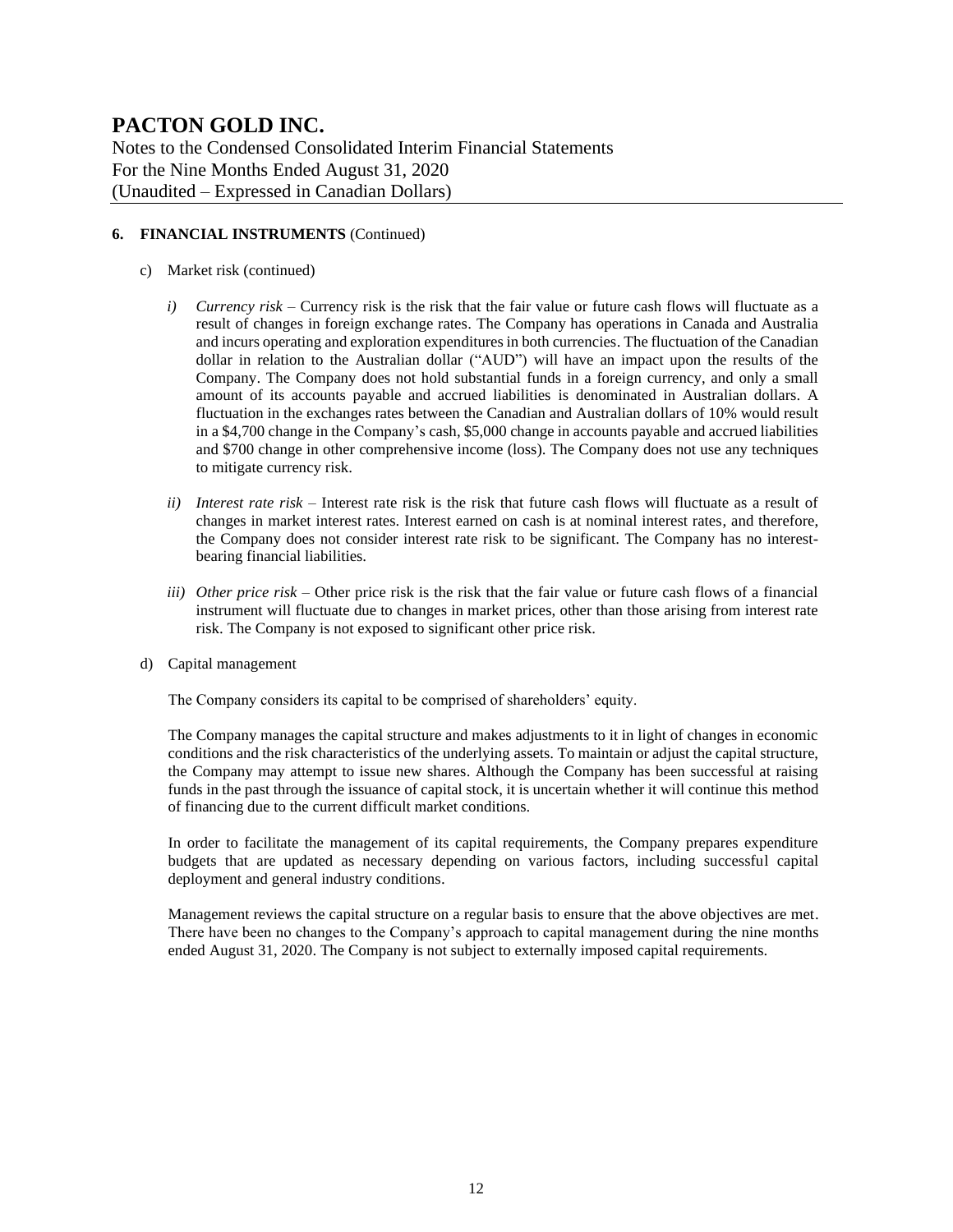Notes to the Condensed Consolidated Interim Financial Statements For the Nine Months Ended August 31, 2020 (Unaudited – Expressed in Canadian Dollars)

### **7. EQUIPMENT**

|                                                                                       | Furniture and<br>Equipment |          |  |
|---------------------------------------------------------------------------------------|----------------------------|----------|--|
| Cost                                                                                  |                            |          |  |
| <b>Balance, November 30, 2018</b>                                                     | \$                         | 8,496    |  |
| <b>Additions</b>                                                                      |                            | 150,453  |  |
| Disposals                                                                             |                            | (8, 496) |  |
| Balance, November 30, 2019                                                            |                            | 150,453  |  |
| <b>Additions</b>                                                                      |                            | 2,692    |  |
| Balance, August 31, 2020                                                              | \$                         | 153,145  |  |
| <b>Accumulated Depreciation</b>                                                       |                            |          |  |
| Balance, November 30, 2018                                                            | \$                         | 4,343    |  |
| Depreciation*                                                                         |                            | 15,461   |  |
| Disposals                                                                             |                            | (4,758)  |  |
| <b>Balance, November 30, 2019</b>                                                     |                            | 15,046   |  |
| Depreciation**                                                                        |                            | 20,513   |  |
| Balance, August 31, 2020                                                              | \$                         | 35,559   |  |
| Net Book Value, November 30, 2019                                                     | \$                         | 135,407  |  |
| Net Book Value, August 31, 2020<br>$1.1.017047 \t\t\t\t\t 1.1.1.1 \t\t\t\t 1.1.1.1.1$ | \$                         | 117,586  |  |

\* includes \$15,046 capitalized to exploration and evaluation assets

\*\* includes \$20,513 capitalized to exploration and evaluation assets

### **8. EXPLORATION AND EVALUATION ASSETS**

a) Pilbara Project

### **CTTR**

On March 20, 2018, the Company entered into a share purchase agreement to acquire 100% of the issued and outstanding shares of CTTR, an Australian proprietary limited company. CTTR holds applications to nine tenement licenses for a mineral property group in the Pilbara Region of Western Australia.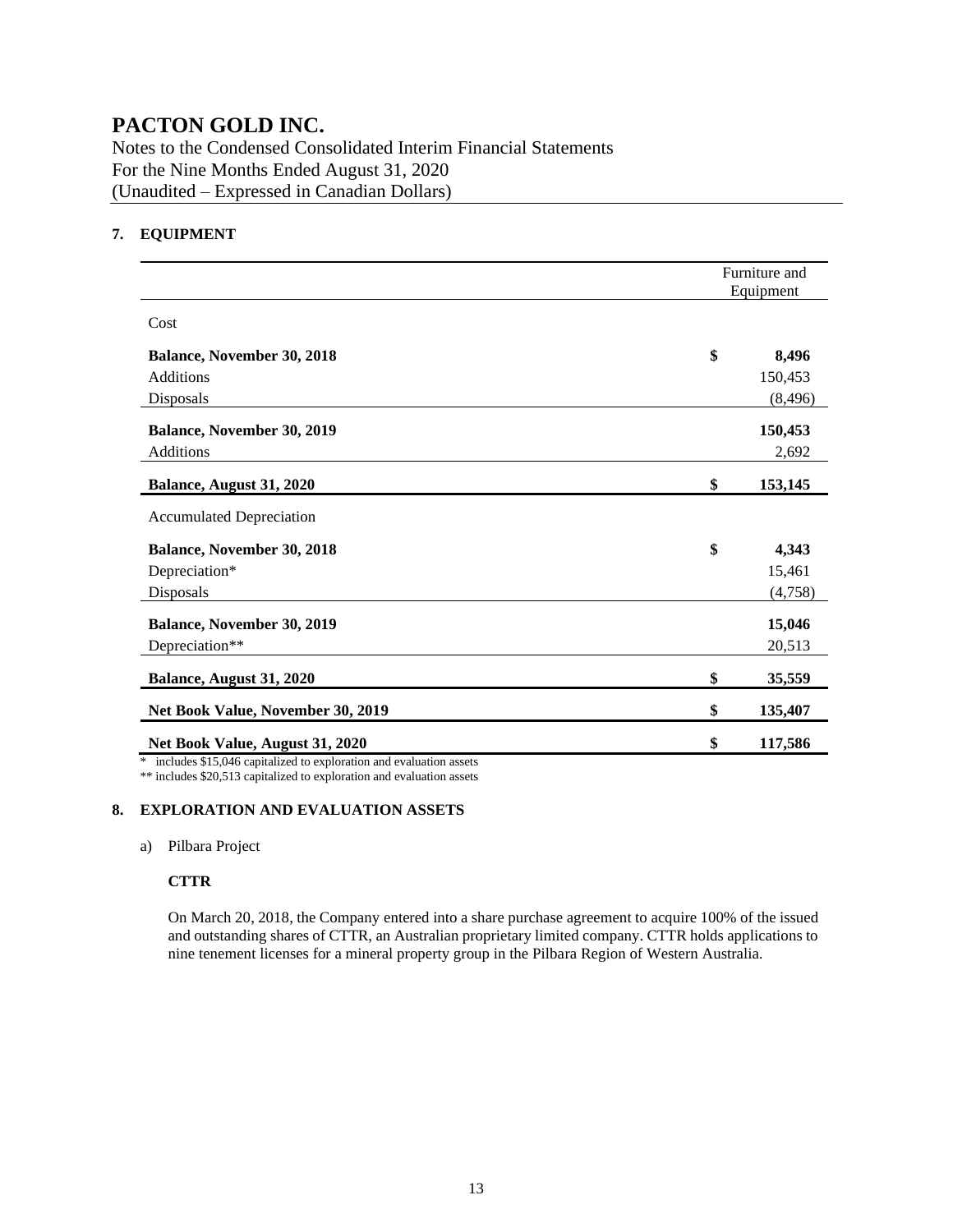Notes to the Condensed Consolidated Interim Financial Statements For the Nine Months Ended August 31, 2020 (Unaudited – Expressed in Canadian Dollars)

### **8. EXPLORATION AND EVALUATION ASSETS** (Continued)

a) Pilbara Project (continued)

#### **CTTR** (continued)

Under the terms of the share purchase agreement, the Company acquired 100% of the issued and outstanding shares of CTTR by:

- Paying a \$25,000 non-refundable deposit (paid);
- Paying \$75,000 (paid) and issuing 91,666 common shares (issued and valued at \$238,333) of the Company and 45,833 share purchase warrants (issued and valued at \$64,545). Each warrant is exercisable into one additional common share of the Company for a period of 18 months from the date of issue at a price of \$4.50, upon acceptance of the transaction by the TSX-V (issued on March 29, 2018); and
- Paying \$50,000 (paid) and issuing 41,666 common shares (issued and valued at \$270,833) of the Company and 20,833 share purchase warrants (issued and valued at \$72,034). Each warrant is exercisable into one additional common share of the Company for a period of 18 months from the date of issue at a price of \$9.70.

The Company also issued 15,625 common shares valued at \$40,625 as a finder's fee on the transaction.

The acquisition of CTTR has been accounted for as an acquisition of assets and liabilities, as CTTR does not meet the definition of a business under IFRS 3. The acquisition of the net assets of CTTR was recorded at the fair value of the consideration transferred of \$836,370, as detailed above. The net assets acquired consisted entirely of exploration and evaluation assets.

On January 6, 2020, the Company surrendered all tenement licenses, which resulted in an impairment charge of \$832,177 for the year ended November 30, 2019.

#### **Arrow Pilbara**

On May 11, 2018, the Company entered into a share purchase and option agreement whereby the Company could earn up to an 80% interest in Arrow Pilbara, an Australian proprietary limited exploration company. Arrow Pilbara holds two granted tenement licenses and two applications for licenses in the Pilbara Region of Western Australia.

Under the terms of the agreement, the Company was required to make cash payments and issue common shares and common share purchase warrants of the Company to acquire a 51% interest in Arrow Pilbara as follows:

• Issue 108,695 common shares (issued and valued at \$695,652) and 108,695 common share purchase warrants (issued and valued at \$583,761) exercisable into one share at \$3.50 for three years and pay \$500,000 (paid \$400,000), with remaining due upon grant of application. On January 7, 2020, the outstanding \$100,000 payment was renegotiated down to AUD \$50,000 and paid.

To acquire a further 29% interest in Arrow Pilbara, the Company was required to:

- Pay \$250,000 or an equivalent number of common shares based on the five-day trailing volumeweighted average price at the time of issue, subject to a floor price of no lower than \$1.90 per common share; and
- Fund exploration expenditures up to a maximum of \$500,000.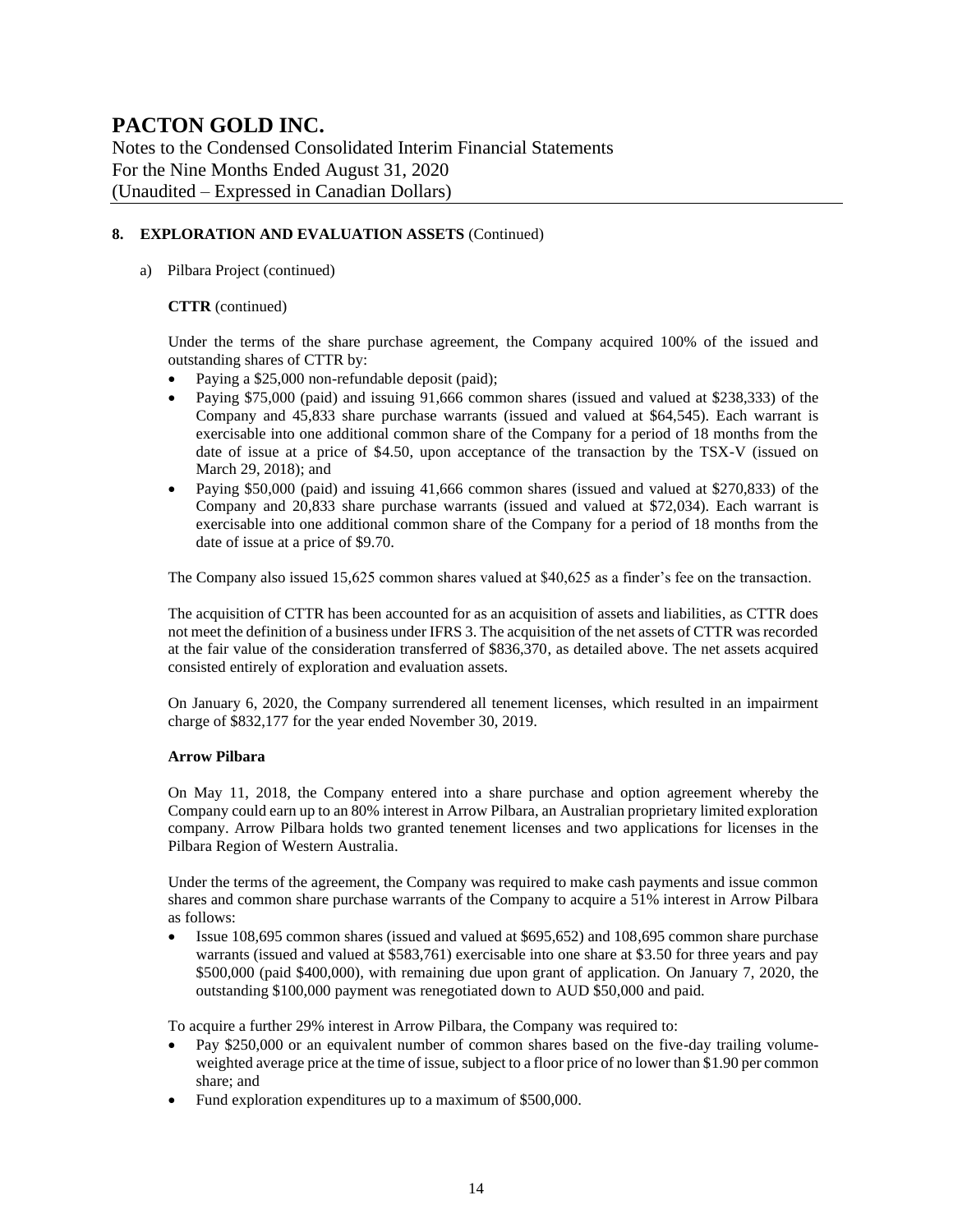Notes to the Condensed Consolidated Interim Financial Statements For the Nine Months Ended August 31, 2020 (Unaudited – Expressed in Canadian Dollars)

### **8. EXPLORATION AND EVALUATION ASSETS** (Continued)

#### a) Pilbara Project (continued)

#### **Arrow Pilbara** (continued)

The vendor retains a right to explore for, mine and extract lithium, caesium and tantalum from the property.

A discovery bonus of \$500,000 cash is payable if the Company reports a National Instrument ("NI") 43-101-defined "measured mineral resource" or "inferred mineral resource" of at least 100,000 ounces of gold on the property.

The Company also issued 22,794 common shares valued at \$58,125 as a finder's fee on the transaction.

The acquisition of 51% of Arrow Pilbara has been accounted for as an acquisition of assets and liabilities, as Arrow Pilbara does not meet the definition of a business under IFRS 3. The acquisition of the net assets of Arrow Pilbara was recorded at the fair value of the consideration transferred of \$1,637,538, as detailed above. The net assets acquired were as follows:

| <b>Net Assets Acquired</b>                                    |                          |
|---------------------------------------------------------------|--------------------------|
| Exploration and evaluation assets<br>Non-controlling interest | 3,210,860<br>(1,573,322) |
|                                                               | 1,637,538                |

On August 20, 2018, the Company entered into a share purchase agreement to acquire the remaining ownership interest in Arrow Pilbara. Under the terms of the agreement, the Company acquired the remaining 49% ownership interest in Arrow Pilbara by paying \$1,000,000 (paid) and issuing 200,000 common shares (issued and valued at \$820,000).

The purchase of the remaining 49% interest was accounted for as follows:

| <b>Acquisition of 49% Interest</b>      |             |
|-----------------------------------------|-------------|
| Additional consideration paid           | 1,820,000   |
| Elimination of non-controlling interest | (1,573,322) |
| Loss on acquisition                     | 246,678     |

On January 6, 2020, the Company surrendered two tenement licenses, which resulted in an impairment charge of \$636,906 for the year ended November 30, 2019.

#### **Drummond East**

On August 15, 2018, the Company entered into a share purchase agreement to acquire a 100% interest in Drummond East, an arm's length Australian exploration company wholly owned by Impact Minerals Ltd. ("Impact"). Drummond East holds seven granted tenement licenses in the Pilbara Region of Western Australia.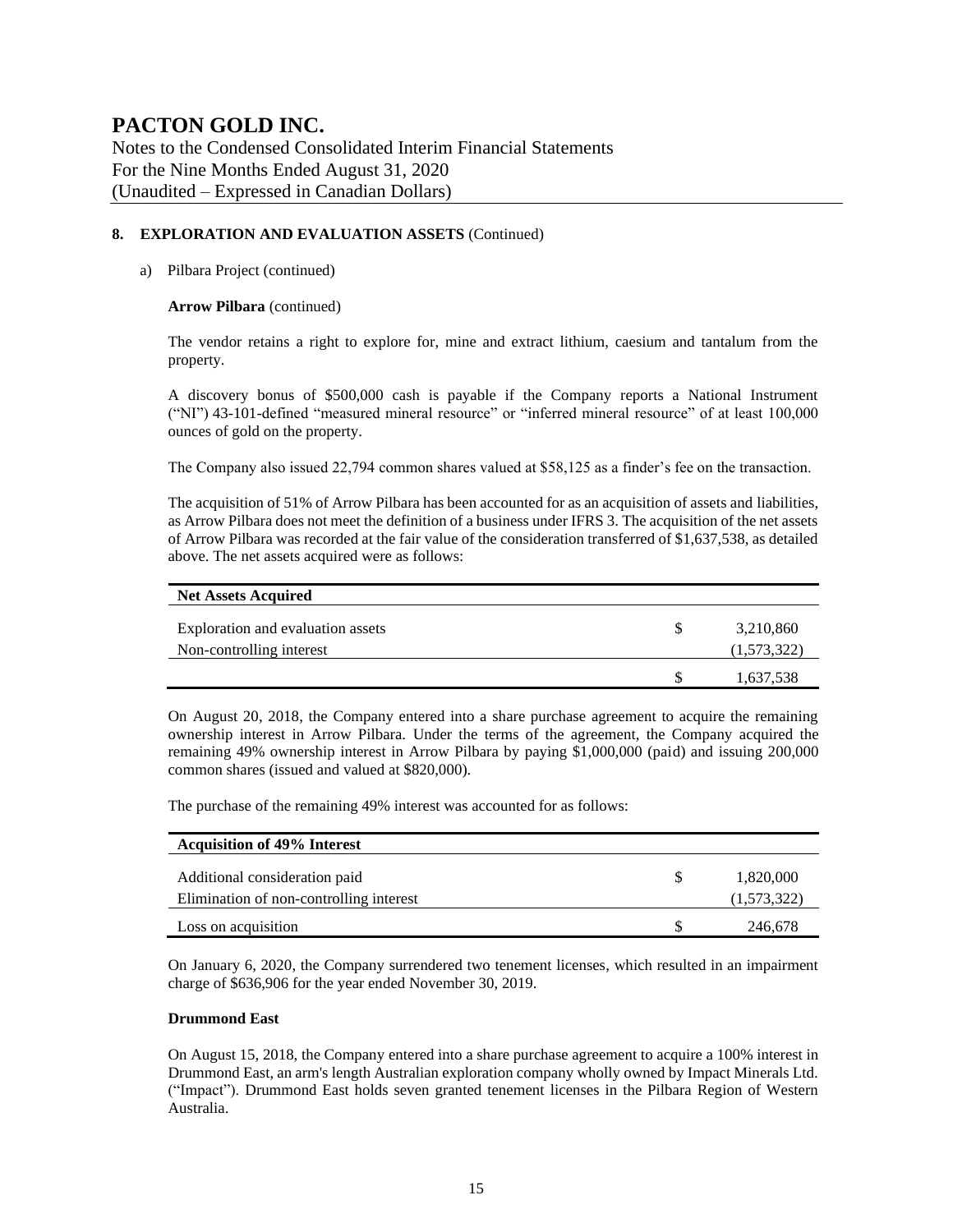Notes to the Condensed Consolidated Interim Financial Statements For the Nine Months Ended August 31, 2020 (Unaudited – Expressed in Canadian Dollars)

### **8. EXPLORATION AND EVALUATION ASSETS** (Continued)

### a) Pilbara Project (continued)

#### **Drummond East** (continued)

Under the terms of the agreement, the Company paid Impact a total of \$350,000 and issued to Impact 212,500 common shares of the Company valued at \$860,625.

In addition, the Company will pay a bonus to Impact of \$500,000 if the Company publishes measured, indicated or inferred gold resources of more than 250,000 ounces on the property. The Company granted Impact a 2% net smelter return royalty ("NSR") in respect of the property. The Company retains an exclusive and unlimited right to purchase back 50% of the NSR from Impact for \$500,000.

The Company paid a finder's fee of 29,187 common shares (issued and valued at \$145,938).

The acquisition of Drummond East has been accounted for as an acquisition of assets and liabilities, as Drummond East does not meet the definition of a business under IFRS 3. The acquisition of the net assets of Drummond East was recorded at the fair value of the consideration transferred of \$1,356,563, as detailed above. The net assets acquired consisted entirely of exploration and evaluation assets.

On January 6, 2020, the Company surrendered three tenement licenses, which resulted in an impairment charge of \$629,073 for the year ended November 30, 2019.

### **Friendly Creek**

On August 11, 2018, the Company entered into a tenement sale agreement to acquire 100% of the Friendly Creek exploration license and mining leases in the Pilbara Region of Western Australia.

Under the terms of the agreement, the Company purchased a 100% interest in Friendly Creek by paying the vendors a total of \$25,000 (paid) and issuing to the vendors 250,000 common shares of the Company (issued and valued at \$562,500).

#### **Yandicoogina and Boodalyerrie**

On September 25, 2018, the Company entered into a tenement sale agreement to acquire 100% of both the Yandicoogina and Boodalyerrie exploration licenses and mining leases from Gardner Mining Pty. Ltd. ("Gardner Mining"), an Australian proprietary limited exploration company.

Under the terms of the agreement, the Company purchased a 100% ownership interest in the projects by paying Gardner Mining \$25,000 (paid) and issuing to Gardner Mining 300,000 common shares of the Company (issued and valued at \$720,000).

#### **Golden Palms Project**

On November 5, 2018, the Company entered into a tenement sale agreement to acquire the Golden Palms tenement license in Western Australia.

Under the terms of the agreement, Pacton can purchase 100% of the property by paying a total of \$100,000 (paid) and issuing 40,000 common shares on completion of the transaction (issued and valued at \$40,000).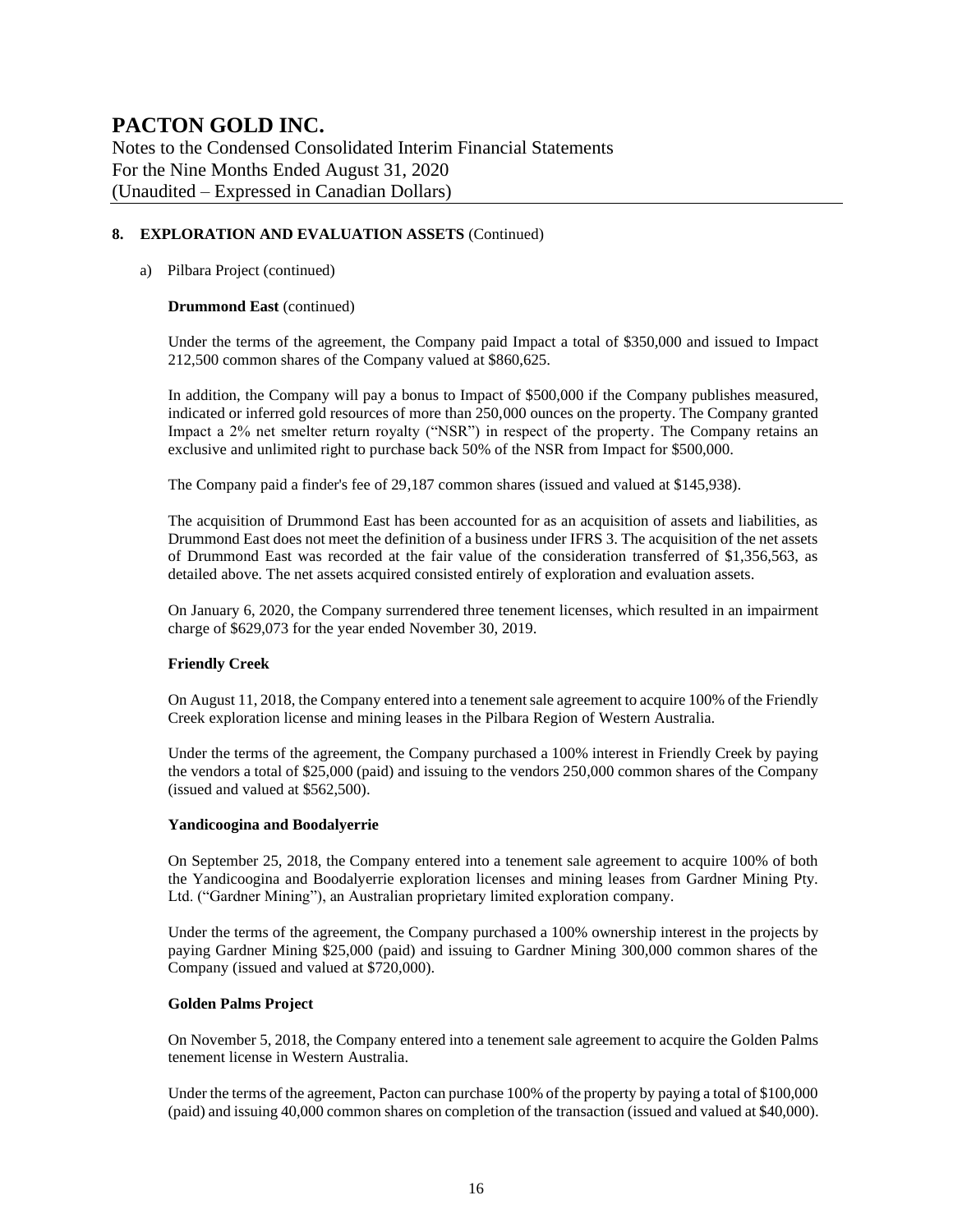Notes to the Condensed Consolidated Interim Financial Statements For the Nine Months Ended August 31, 2020 (Unaudited – Expressed in Canadian Dollars)

### **8. EXPLORATION AND EVALUATION ASSETS** (Continued)

### a) Pilbara Project (continued)

### **Hong Kong Project**

On November 23, 2018, the Company entered into a tenement sale agreement to acquire a 70% interest in the Hong Kong project from Clancy Exploration Ltd. ("Clancy"), an Australian Securities Exchangelisted exploration company.

Under the terms of the agreement, the Company purchased a 70% interest in the Hong Kong project by paying Clancy \$200,000 (paid) and issuing to Clancy 378,061 common shares of the Company (issued and valued at \$1,323,215). In addition, the Company issued 30,000 common shares valued at \$82,500 as a finder's fee on the project.

Upon completion of the acquisition, the Company and Clancy will enter into a joint venture, with Pacton acting as operator of the Hong Kong project. A minimum of AUD \$520,000 must be spent by the Company within two years of completion of the transaction. Clancy will be free carried with respect to expenditures until a decision to mine is made unanimously by both parties.

#### **Keras Project**

On October 18, 2018, the Company entered into a grant of gold rights agreement to acquire the conglomerate gold rights of Calidus Resources Ltd. in both the Marble Bar sub basin and the northeast Pilbara sub basin of Western Australia's Pilbara craton.

Under the terms of the agreement, the Company acquired the gold rights by paying \$10,000 (paid) and issuing 700,000 common shares of the Company (issued and valued at \$1,925,000) and deferred compensation of 300,000 additional common shares of the Company (issued and valued at \$330,000). A minimum of AUD \$55,000 was required to be spent by the Company on each anniversary of the completion of the transaction.

On January 6, 2020, the Company decided not to pursue further exploration on the project. An impairment charge of \$2,221,479 has been recorded effective November 30, 2019.

#### **Tardarinna Project**

On March 22, 2019, the Company entered into a tenement sale agreement to acquire the Tardarinna tenement license in Western Australia.

Under the terms of the agreement, the Company acquired a 100% interest in the property by issuing 125,000 common shares on completion of the transaction (issued on August 27, 2019 and valued at \$281,250).

#### **Sandstorm Royalties**

On May 25, 2020, the Company entered into an agreement with Sandstorm Gold Ltd. ("Sandstorm"), whereby the Company granted Sandstorm a 1% NSR on all the tenements owned by Pacton in Australia for \$81,819. The tenements covered are part of Arrow Pilbara, Friendly Creek, Yandicoogina and Boodalyerrie, Golden Palms Project, Hong Kong Project and Tardarinna Project above. The Company also assigned its royalty buyback on Drummond East to Sandstorm.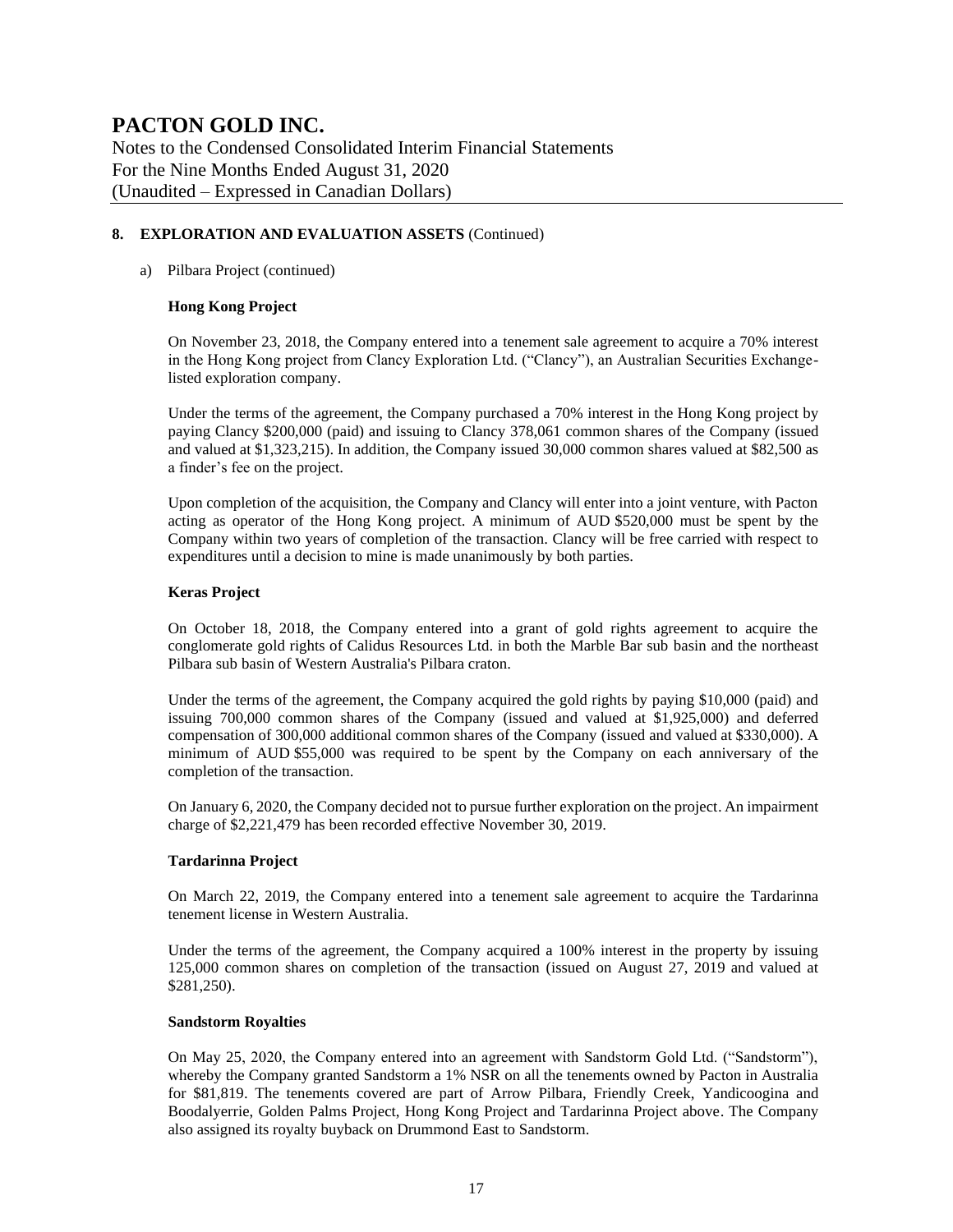Notes to the Condensed Consolidated Interim Financial Statements For the Nine Months Ended August 31, 2020 (Unaudited – Expressed in Canadian Dollars)

### **8. EXPLORATION AND EVALUATION ASSETS** (Continued)

b) Red Lake Project

On May 23, 2017, the Company entered into an option agreement to earn a 100% interest in 14 mineral claims in the Red Lake Mining District, located in Ontario. Under the terms of the agreement, the Company must make cash payments and issue common shares of the Company as follows:

- Issue 30,000 common shares of the Company (issued and valued at \$42,000) and pay \$16,000 (paid) within five days of approval by the TSX-V, which was received on May 26, 2017;
- Pay  $$12,000$  on or before May 26, 2018 (paid);
- Pay \$16,000 on or before May 26, 2019 (paid); and
- Pay \$26,000 on or before May 26, 2020 (paid).

The claims are subject to an underlying 2% NSR.

On May 23, 2017, and as amended November 23, 2017, June 14, 2018 and May 22, 2019, the Company entered into an additional option agreement to earn a 100% interest in 30 additional mineral claims in the Red Lake Mining District, located in Ontario. Under the terms of the agreement, the Company must make cash payments and issue common shares of the Company as follows:

- Issue 250,000 common shares of the Company (issued and valued at \$350,000) within five days of approval by the TSX-V, which was received on May 26, 2017;
- Pay \$20,000 on or before June 30, 2018 (paid);
- Pay \$80,000 on or before January 31, 2019 (paid); and
- Pay \$150,000 on or before June 30, 2019 (paid).

The vendors retain a 2.5% NSR, of which two-fifths (1%) can be repurchased by the Company for \$1,500,000. On October 25, 2018, one of the vendors became a director of the Company.

On November 1, 2018, the Company entered into an option agreement to earn a 100% interest in 12 mineral claims in the Red Lake Mining District, located in Ontario. Under the terms of the agreement, the Company must make cash payments and issue common shares of the Company as follows:

- Pay \$15,000 on or before November 6, 2018 (paid);
- Pay \$15,000 (paid) and issue 10,000 common shares of the Company (issued and valued at \$25,500) within five days of approval by the TSX-V, which was received November 19, 2018;
- Pay \$40,000 (paid) and issue 7,500 common shares of the Company on or before November 19, 2019 (issued and valued at \$7,875); and
- Pay \$40,000 and issue 7,500 common shares of the Company on or before November 19, 2020.

The vendors retain a NSR that ranges from 0.25% to 2.25%, of which one-half can be repurchased by the Company for \$250,000.

On January 29, 2019, the Company entered into an agreement to acquire a 100% interest in additional mineral claims in the Red Lake Mining District, located in Ontario. The Company issued 19,231 common shares on February 6, 2019 valued at \$48,077. The claims are subject to a NSR ranging from 0.25% to 2.25%, of which a portion can be repurchased by the Company for \$250,000.

On February 12, 2019, the Company entered into an agreement to acquire a 100% interest in additional mineral claims in the Red Lake Mining District, located in Ontario. The Company paid \$15,000 and on February 28, 2019 issued 7,500 common shares valued at \$19,125. The claims are subject to a 2% NSR, of which one-half can be repurchased by the Company for \$200,000.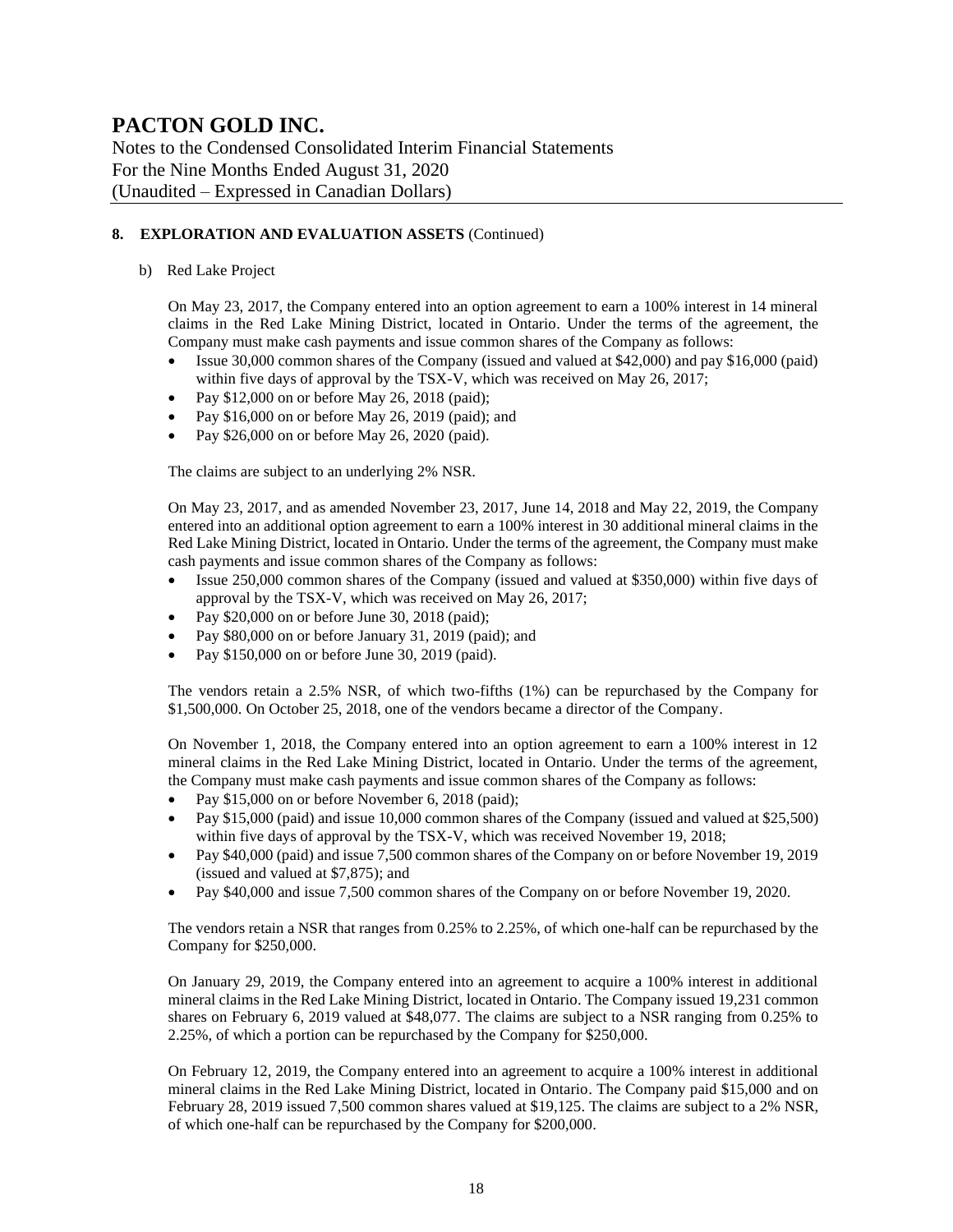Notes to the Condensed Consolidated Interim Financial Statements For the Nine Months Ended August 31, 2020 (Unaudited – Expressed in Canadian Dollars)

### **8. EXPLORATION AND EVALUATION ASSETS** (Continued)

#### b) Red Lake Project (continued)

On February 20, 2019, the Company entered into an option agreement to acquire a 100% interest in additional mineral claims in the Red Lake Mining District, located in Ontario. Under the terms of the agreement, the Company must make cash payments and issue common shares of the Company as follows:

- Pay up to \$30,000 on behalf of the vendor for exploration expenditures (paid);
- Issue 12,500 common shares of the Company within five days of approval by the TSX-V, which was received March 5, 2019 (issued and valued at \$31,250);
- Pay \$50,000 (paid) and issue 10,000 common shares of the Company on or before March 5, 2020 (issued and valued at \$8,500); and
- Pay \$50,000 and issue 12,500 common shares of the Company on or before March 5, 2021.

The claims are subject to a 0.25% to 1.75% NSR, of which a portion can be repurchased by the Company at a rate of \$250,000 for each 0.25% portion that is repurchased.

On March 13, 2019, the Company entered into an option agreement to acquire a 100% interest in additional mineral claims in the Red Lake Mining District, located in Ontario. Under the terms of the agreement, the Company must make cash payments and issue common shares of the Company as follows:

- Pay up to \$40,000 on behalf of the vendor for exploration expenditures (paid);
- Issue 10,000 common shares of the Company within five days of approval by the TSX-V, which was received March 21, 2019 (issued and valued at \$23,000);
- Pay \$50,000 (paid) and issue 10,000 common shares of the Company on or before March 21, 2020 (issued and valued at \$6,000); and
- Pay \$50,000 and issue 12,500 common shares of the Company on or before March 21, 2021.

The claims are subject to a 2.5% NSR, of which one-half can be repurchased by the Company for \$2,000,000.

On April 23, 2019, the Company entered into an option agreement to acquire a 100% interest in additional mineral claims in the Red Lake Mining District, located in Ontario. Under the terms of the agreement, the Company must make cash payments and issue common shares of the Company as follows:

- Pay \$30,000 (paid) and issue 10,000 common shares of the Company (issued and valued at \$16,500) within five days of approval by the TSX-V, which was received on May 6, 2019;
- Pay \$30,000 (paid) and issue 15,000 common shares of the Company on or before May 6, 2020 (issued and valued at \$11,250); and
- Pay \$30,000 (paid) on or before May 6, 2021.

On July 23, 2019, the Company entered into two agreements to acquire 100% interests in additional mineral claims in the Red Lake Mining District, located in Ontario. Under the terms of each agreement, the Company must make a cash payment of \$100,000 and issue 40,000 common shares of the Company upon approval by the TSX-V. A total of \$200,000 was paid and 80,000 common shares were issued on August 12, 2019 and valued at \$140,000.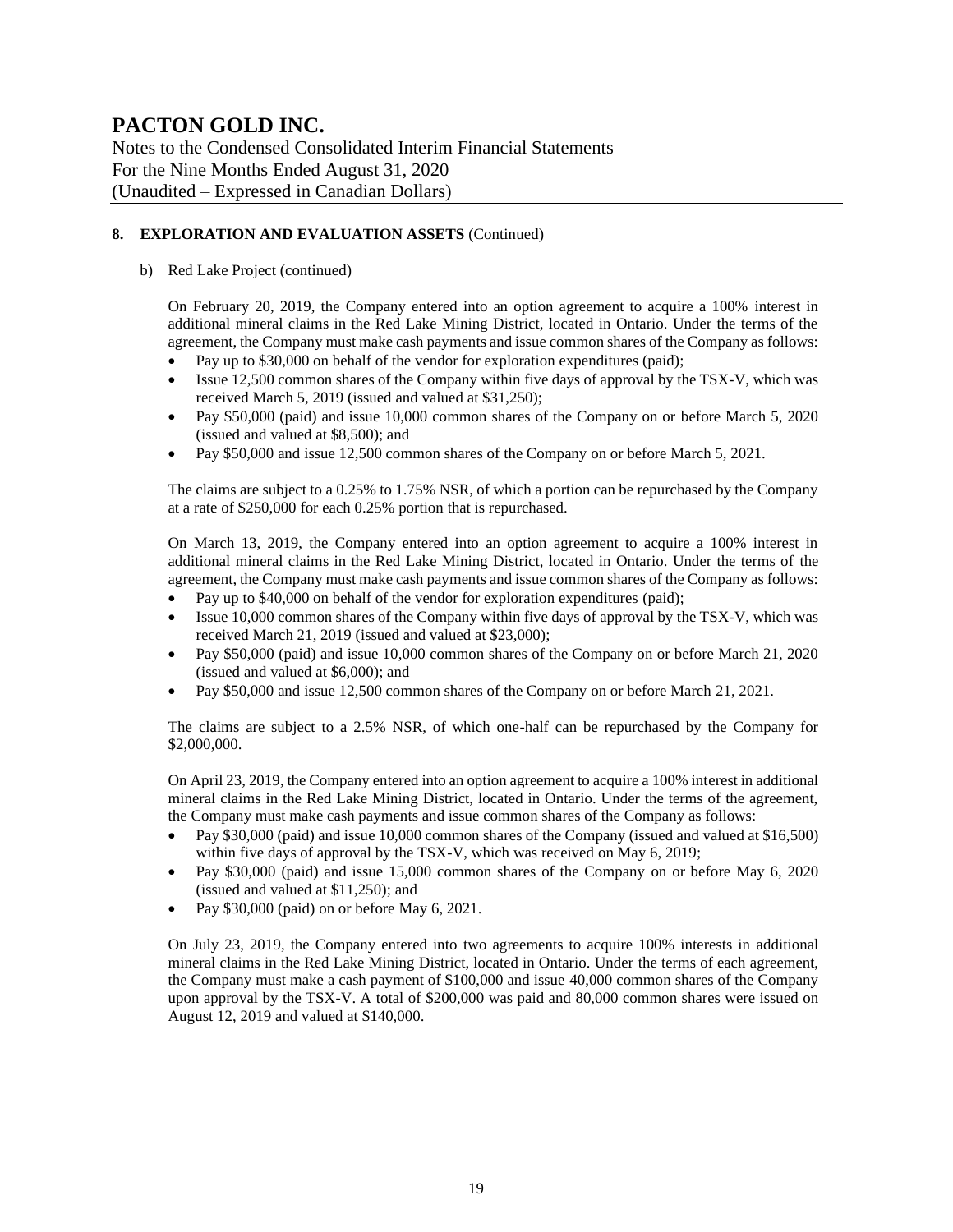Notes to the Condensed Consolidated Interim Financial Statements For the Nine Months Ended August 31, 2020 (Unaudited – Expressed in Canadian Dollars)

### **8. EXPLORATION AND EVALUATION ASSETS** (Continued)

#### b) Red Lake Project (continued)

On October 22, 2019, the Company entered into an option agreement to acquire a 100% interest in additional mineral claims in the Red Lake Mining District, located in Ontario. Under the terms of the agreement, the Company must make cash payments and issue common shares of the Company as follows:

- Pay \$35,000 (paid) and issue 15,000 common shares of the Company within five days of approval by the TSX-V, which was received November 6, 2019 (issued and valued at \$16,500);
- Pay \$22,500 and issue 15,000 common shares of the Company on or before November 6, 2020;
- Pay \$22,500 and issue 15,000 common shares of the Company on or before November 6, 2021;
- Pay \$22,500 and issue 15,000 common shares of the Company on or before November 6, 2022; and
- Pay \$22,500 and issue 15,000 common shares of the Company on or before November 6, 2023.

The claims are subject to a 0.25% to 2.25% NSR, of which one-half may be repurchased by the Company for \$1,000,000.

On April 23, 2020, the Company entered into an option agreement to acquire a 100% interest in additional mineral claims in the Red Lake Mining District, located in Ontario. Under the terms of the agreement, the Company must make cash payments and issue common shares of the Company as follows:

- Pay \$15,000 (paid) and issue 25,000 common shares of the Company on or before April 30, 2020 (issued and valued at \$20,000);
- Pay \$15,000 and issue 15,000 common shares of the Company on or before April 30, 2021; and
- Pay \$25,000 and issue 15,000 common shares of the Company on or before April 30, 2022.

The claims are subject to a 1.5% NSR, of which one-half may be repurchased by the Company for \$500,000.

On April 24, 2020, the Company entered into an option agreement to acquire a 100% interest in additional mineral claims in the Red Lake Mining District, located in Ontario. Under the terms of the agreement, the Company must make cash payments and issue common shares of the Company as follows:

- Pay \$6,000 (paid) and issue 10,000 common shares of the Company on or before April 30, 2020 (issued and valued at \$8,000);
- Pay \$10,000 and issue 10,000 common shares of the Company on or before April 30, 2021; and
- Pay \$20,000 and issue 10,000 common shares of the Company on or before April 30, 2022.

The claims are subject to a 1.5% NSR, of which one-half may be repurchased by the Company for \$400,000.

On May 25, 2020, the Company entered into an agreement with Sandstorm, whereby the Company granted Sandstorm a 0.5% to 1% NSR on all mineral claims owned by the Company in Red Lake, and all mineral claims in which the Company was currently earning an interest in Red Lake. As of August 31, 2020, the Company has received \$109,092 for the mineral claims it owns. Sandstorm has agreed to pay an additional \$109,092 once the Company has earned a 100% interest in the remaining Red Lake mineral claims. The Company also assigned its royalty buybacks on all Red Lake agreements to Sandstorm.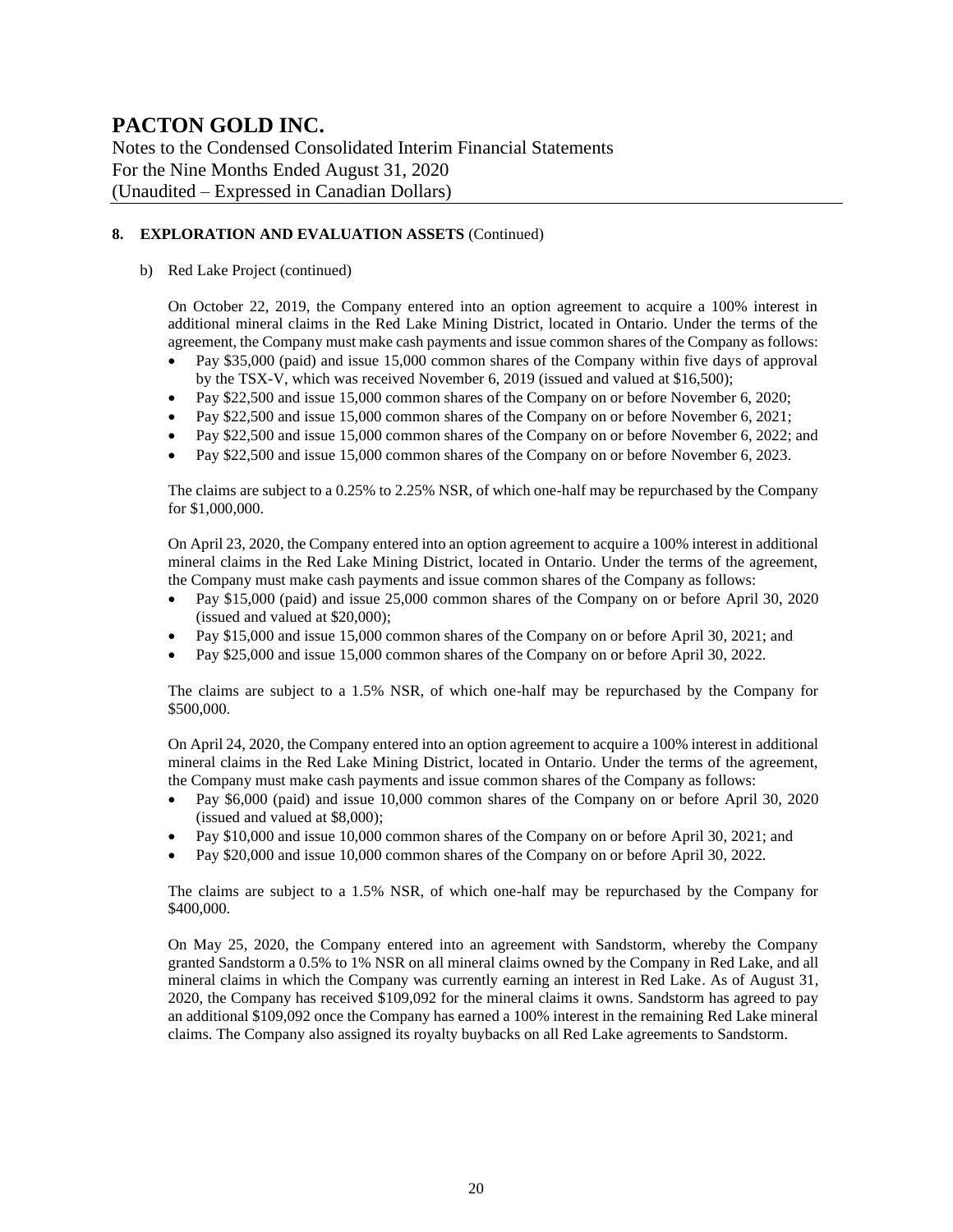Notes to the Condensed Consolidated Interim Financial Statements For the Nine Months Ended August 31, 2020 (Unaudited – Expressed in Canadian Dollars)

### **8. EXPLORATION AND EVALUATION ASSETS** (Continued)

b) Red Lake Project (continued)

#### **Red Lake – Sidace Lake**

On April 1, 2020, the Company entered into a purchase agreement with TomaGold Corporation ("TomaGold"), whereby the Company will acquire all of TomaGold's interest, being 39.5%, in a joint venture it currently holds with Evolution Mining and Newmont Corporation (formerly GoldCorp when TomaGold entered into the joint venture) on the Sidace Lake Property, located in the Red Lake Mining District in Ontario.

Under the terms of the agreement, the Company must pay and issue the following to TomaGold:

- Upon final acceptance of the transaction by the TSX-V, pay \$250,000 (paid) and issue 1,000,000 common shares (issued and valued at \$1,000,000);
- Within six months of TSX-V acceptance, pay \$250,000 (paid) and issue \$800,000 worth of common shares at a price per share equal to the greater of \$1.60 and the five-day volume weighted average price of the Company's shares immediately preceding the date of issuance (issued subsequent to August 31, 2020 and valued at \$725,000); and
- Upon the Company filing a NI 43-101 technical report on the property showing a gold resource estimate of 750,000 ounces or greater of gold, issue 416,666 common shares or pay \$500,000.
- c) Tully West Gold Property

On January 16, 2017, the Company entered into an option agreement to earn a 100% interest in the Tully West Gold Property, located in Ontario. On January 18, 2018, certain terms were amended. Under the terms of the amended agreement, the Company was required to make cash payments and issue common shares of the Company as follows:

- Issue 130,000 common shares of the Company (issued and valued at \$117,000) and pay \$25,000 (paid) within five days of approval by the TSX-V, which was received January 25, 2017;
- Issue 130,000 common shares of the Company on or before January 25, 2018 (issued on January 25, 2018 and valued at \$390,000);
- Pay \$80,000 on or before February 15, 2018 (paid); and
- Issue 130,000 common shares of the Company (issued and valued at \$793,000) and pay \$110,000 (paid) on or before January 25, 2019.

The Company completed an equity financing for gross proceeds in excess of \$1,000,000 (excluding flowthrough proceeds), thus the January 25, 2019 common share and cash payments were accelerated.

On December 12, 2018, the agreement was amended to extend the exploration expenditure deadlines. The Company was required to pay an additional \$10,000 on or before January 12, 2019 (paid). The Company was then required to incur exploration expenditures as follows:

- \$250,000 on or before January 16, 2018 (incurred);
- An additional \$500,000 on or before January 25, 2020; and
- An additional \$500,000 on or before January 25, 2021.

The vendors retained a 2.5% NSR, of which two-fifths (1%) could be repurchased by the Company for an aggregate \$1,000,000.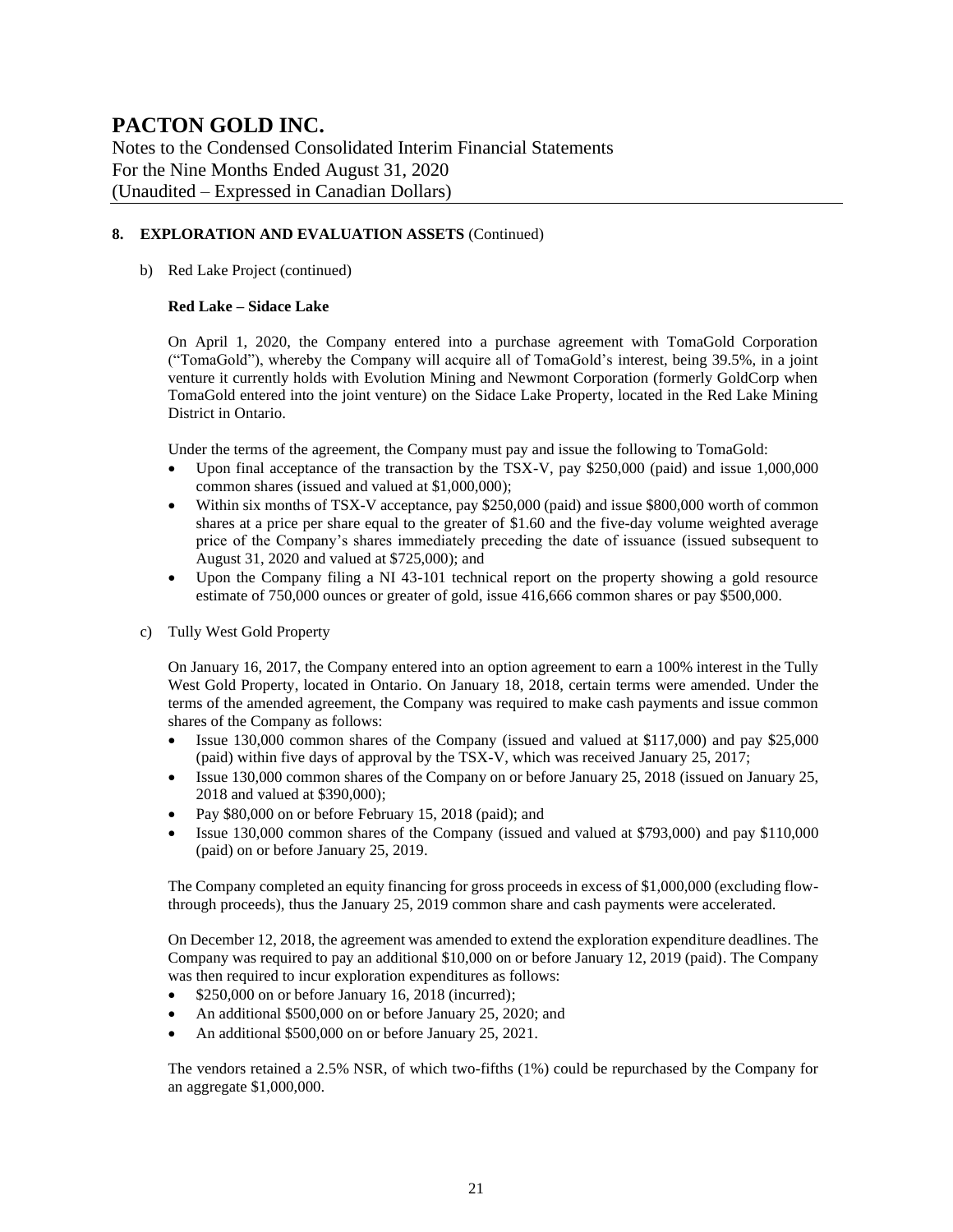Notes to the Condensed Consolidated Interim Financial Statements For the Nine Months Ended August 31, 2020 (Unaudited – Expressed in Canadian Dollars)

### **8. EXPLORATION AND EVALUATION ASSETS** (Continued)

c) Tully West Gold Property (continued)

The Company did not incur the required exploration expenditures on the Tully West Gold Property by January 25, 2020. Accordingly, the Company recorded an impairment charge of \$2,246,986 at November 30, 2019.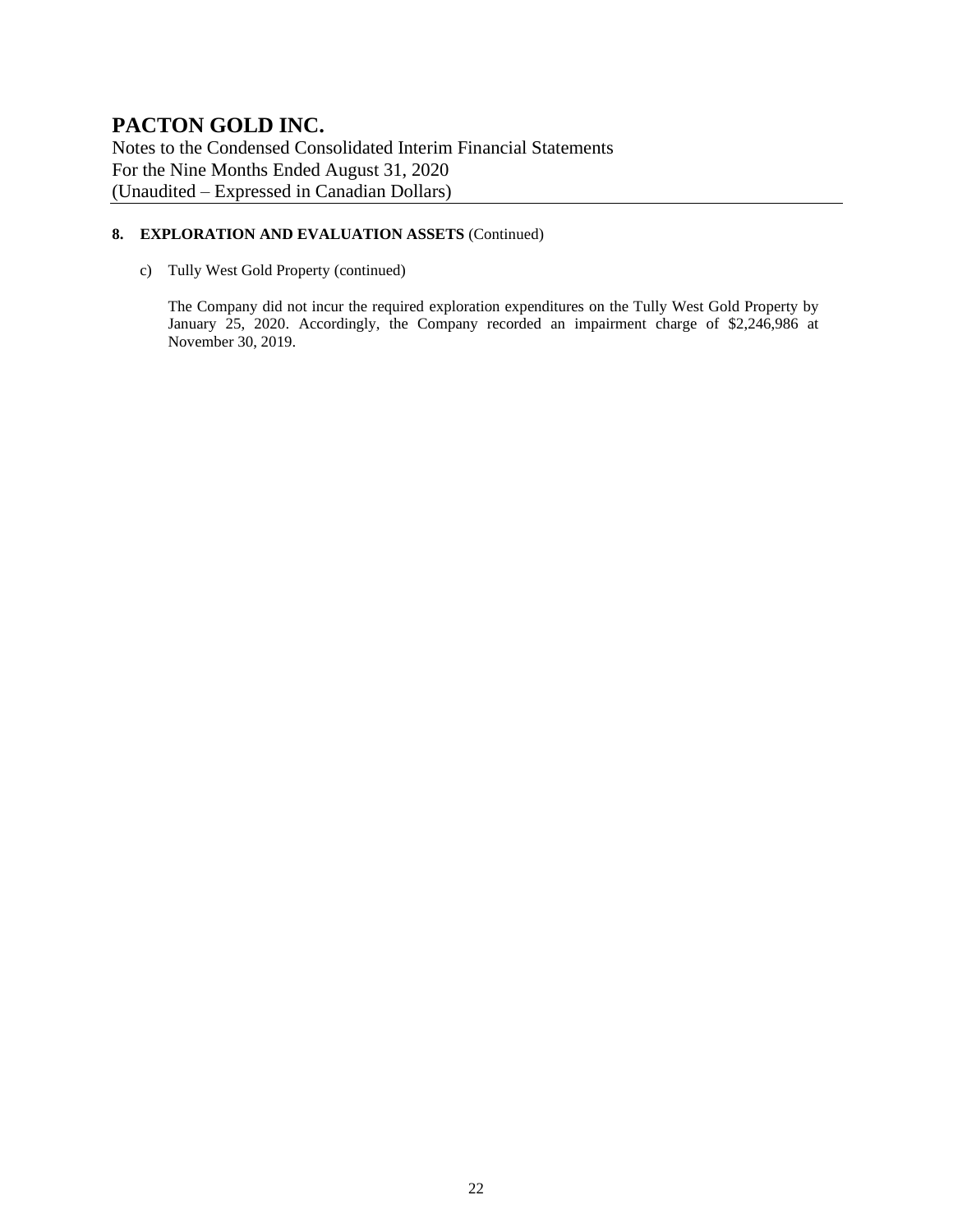Notes to the Condensed Consolidated Interim Financial Statements For the Nine Months Ended August 31, 2020 (Unaudited – Expressed in Canadian Dollars)

### **8. EXPLORATION AND EVALUATION ASSETS** (Continued)

|                                             | Pilbara         | <b>Red Lake</b> | Red Lake - Sidace        | <b>Tully West</b>    | <b>Total</b>     |
|---------------------------------------------|-----------------|-----------------|--------------------------|----------------------|------------------|
| Balance, November 30, 2018                  | \$<br>5,799,404 | \$<br>676,063   | \$                       | \$<br>1,884,955      | 8,360,422        |
| <b>Property Acquisition Costs</b>           |                 |                 |                          |                      |                  |
| Acquisition and option payments             | 5,849,321       | 886,868         |                          | 10,000               | 6,746,189        |
| Claim costs                                 |                 | 5,380           |                          | 311                  | 5,691            |
| Impairment                                  | (4, 197, 718)   |                 |                          | (1,525,936)          | (5,723,654)      |
| Currency translation difference             | (606, 302)      |                 |                          |                      | (606, 302)       |
| <b>Total Additions to Acquisition Costs</b> | 1,045,301       | 892,248         | $\sim$                   | (1,515,625)          | 421,924          |
| <b>Property Exploration Costs</b>           |                 |                 |                          |                      |                  |
| Assays                                      | 51,479          | 7,764           |                          | 11,469               | 70,712           |
| Camp and other                              | 216,368         | 74,690          |                          |                      | 291,058          |
| Depreciation                                |                 | 15,046          |                          |                      | 15,046           |
| <b>Drilling</b>                             |                 | 473,436         |                          | 289,751              | 763,187          |
| Geological and field staff                  | 396,726         | 1,073,001       |                          | 50,500               | 1,520,227        |
| Geophysics                                  | 60,020          | 243,944         |                          |                      | 303,964          |
| Travel                                      | 22,131          | 52,294          |                          |                      | 74,425           |
| Impairment                                  | (121, 917)      |                 |                          | (721,050)            | (842,967)        |
| Currency translation difference             | (42,250)        |                 |                          | $\overline{a}$       | (42,250)         |
| <b>Total Additions to Exploration Costs</b> | 582,557         | 1,940,175       | $\overline{\phantom{a}}$ | (369, 330)           | 2,153,402        |
| Balance, November 30, 2019                  | 7,427,262       | 3,508,486       | $\blacksquare$           | $\blacksquare$       | 10,935,748       |
| <b>Property Acquisition Costs</b>           |                 |                 |                          |                      |                  |
| Acquisition and option payments             | 217,269         | 260,750         | 1,250,000                |                      | 1,728,019        |
| Claim costs                                 |                 | 1,200           |                          |                      | 1,200            |
| Currency translation difference             | 477,726         |                 |                          | ÷,                   | 477,726          |
| <b>Total Additions to Acquisition Costs</b> | 694.995         | 261.950         | 1.250,000                | $\sim$               | 2,206,945        |
| <b>Property Exploration Costs</b>           |                 |                 |                          |                      |                  |
| Assays                                      | 1,207           | 60,515          |                          |                      | 61,722           |
| Camp and other                              | 35,411          | 48,988          |                          |                      | 84,399           |
| Depreciation                                |                 | 20,513          |                          |                      | 20,513           |
| Drilling                                    |                 | 2,407,050       | 27,664                   |                      | 2,434,714        |
| Environmental                               |                 |                 | 3,360                    |                      | 3,360            |
| Geological and field staff                  | 42,530          | 1,405,462       | 3,450                    |                      | 1,451,442        |
| Geophysics                                  | 1,207           | 389,664         |                          |                      | 390,871          |
| Recoveries                                  | (81, 819)       | (109,092)       |                          |                      | (190, 911)       |
| Travel                                      |                 | 81,078          |                          |                      | 81,078           |
| Currency translation difference             | 63,133          |                 |                          |                      | 63,133           |
| <b>Total Additions to Exploration Costs</b> | 61,669          | 4,304,178       | 34,474                   | $\sim$               | 4,400,321        |
| Balance, August 31, 2020                    | \$<br>8,183,926 | \$<br>8,074,614 | \$<br>1,284,474          | \$<br>$\blacksquare$ | \$<br>17,543,014 |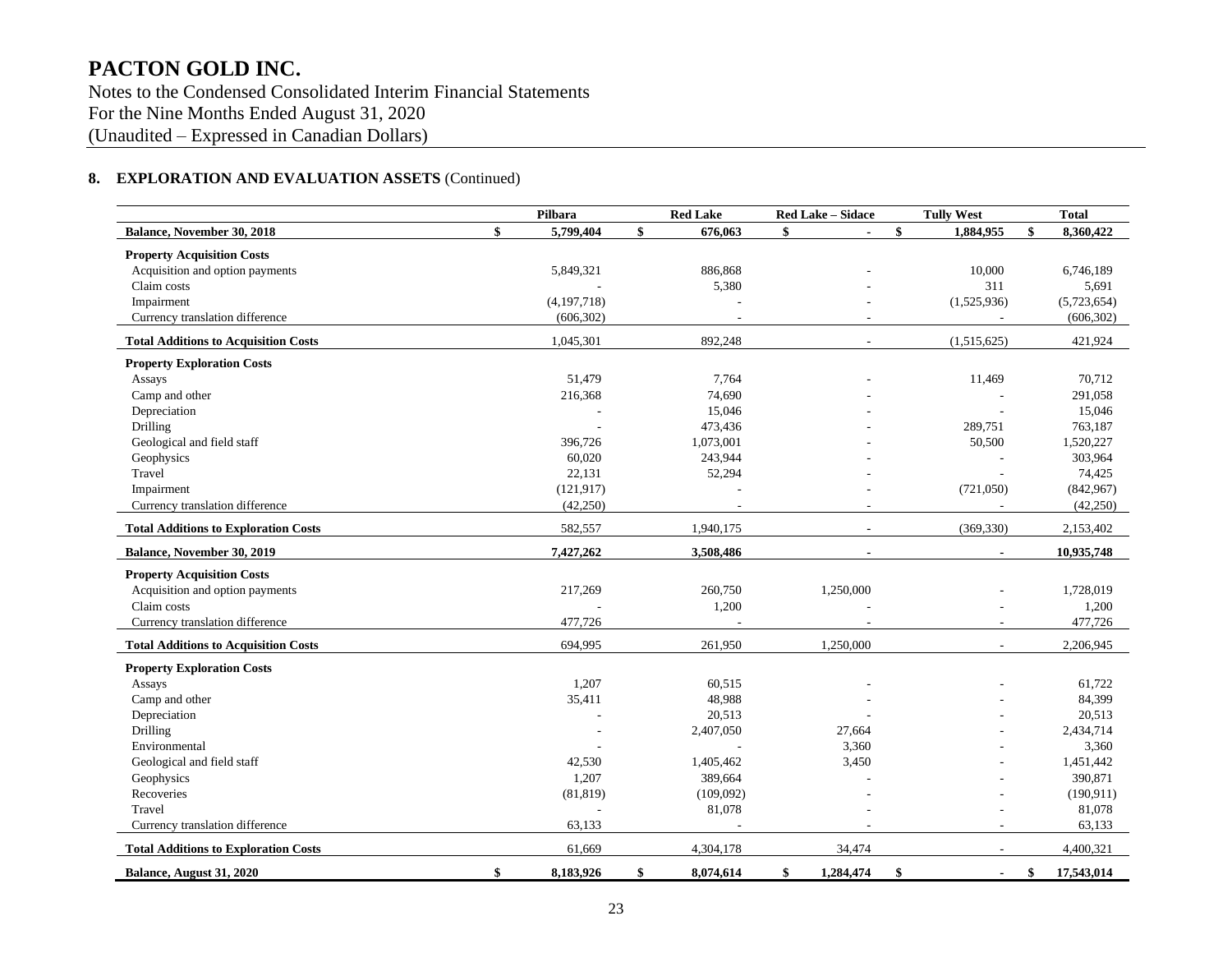### **9. OTHER LIABILITIES**

|                                                                      | August 31,<br>2020 |               | November 30,<br>2019 |
|----------------------------------------------------------------------|--------------------|---------------|----------------------|
| Balance, beginning of period                                         | \$<br>299.594      | <sup>\$</sup> |                      |
| Liability incurred on flow-through shares issued December 20, 2018   |                    |               | 264.666              |
| Liability incurred on flow-through shares issued July 4, 2019        |                    |               | 331,817              |
| Liability incurred on flow-through shares issued December 23, 2019   | 317,376            |               |                      |
| Liability incurred on flow-through shares issued June 24, 2020       | 91,000             |               |                      |
| Liability incurred on flow-through shares issued July 9, 2020        | 190,980            |               |                      |
| Settlement of flow-through share liability by incurring expenditures | (498,555)          |               | (296,889)            |
| Balance, end of period                                               | \$<br>400.395      | \$            | 299.594              |

On December 14, 2018, the Company issued 588,147 flow-through shares at a price of \$3.50 per share. The premium paid by investors was calculated as \$0.45 per share. Accordingly, \$264,666 was recorded as other liabilities.

On July 3, 2019, the Company issued 1,659,084 flow-through shares at a price of \$1.20 per share. The premium paid by investors was calculated as \$0.20 per share. Accordingly, \$331,817 was recorded as other liabilities.

On December 23, 2019, the Company issued 3,173,758 flow-through shares at a price of \$1.30 per share. The premium paid by investors was calculated as \$0.10 per share. Accordingly, \$317,376 was recorded as other liabilities.

On June 25, 2020, the Company issued 1,300,000 flow-through shares at a price of \$0.77 per share. The premium paid by investors was calculated as \$0.07 per share. Accordingly, \$91,000 was recorded as other liabilities.

On July 9, 2020, the Company issued 2,122,000 flow-through shares at a price of \$0.79 per share. The premium paid by investors was calculated as \$0.09 per share. Accordingly, \$190,980 was recorded as other liabilities.

At August 31, 2020, the Company had a remaining commitment to incur exploration expenditures of \$nil (November 30, 2019 - \$nil) in relation to its December 20, 2018 flow-through share financing, \$nil (November 30, 2019 - \$1,797,565) in relation to its July 4, 2019 flow-through share financing, \$1,539,390 (November 30, 2019 - \$nil) in relation to its December 23, 2019 flow-through share financing, \$1,001,000 (November 30, 2019 - \$nil) in relation to its June 24, 2020 flow-through share financing and \$1,676,380 (November 30, 2019 - \$nil) in relation to its July 9, 2020 flow-through share financing. Included in prepaid expenses and deposits is \$376,250 of exploration expenditures paid but not yet incurred.

During the nine months ended August 31, 2020, the Company incurred \$16,614 (2019 - \$nil) for Part XII.6 tax and other provincial taxes in relation to its December 2018 flow-through share financings.

#### **10. CAPITAL STOCK**

#### a) Authorized

Unlimited number of common voting shares without par value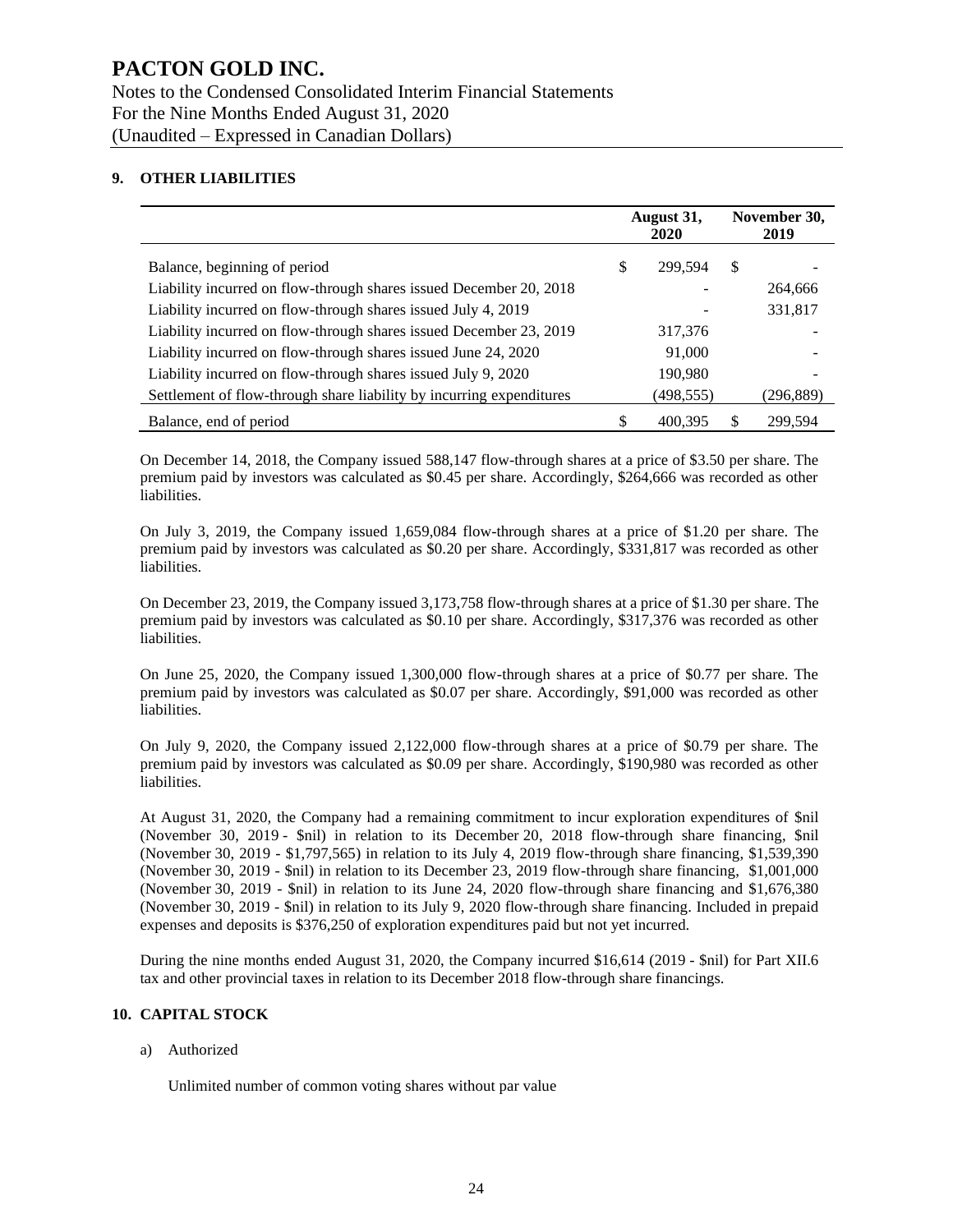#### **10. CAPITAL STOCK** (Continued)

b) Issued

#### **During the nine months ended August 31, 2020**

On December 23, 2019 and January 17, 2020, the Company closed a private placement in two tranches. The Company issued 1,322,732 units at a price of \$1.20 per unit for gross proceeds of \$1,587,280. Each unit consists of one common share and one share purchase warrant. Each warrant entitles the holder to acquire one common share at a price of \$1.80 for a period of two years from the date of issuance. The Company also issued 3,173,758 flow-through common shares at a price of \$1.30 per share for gross proceeds of \$4,125,886. The premium paid by investors on the flow-through shares was calculated as \$0.10 per share. Accordingly, \$317,376 was recorded as other liabilities. The Company paid finders' fees of \$19,505 and issued 16,254 agent warrants with an exercise price of \$1.80 and a term to expiry of two years (note 10(d)). The Company also incurred other share issue costs of \$37,916.

On February 18, 2020, the Company issued 40,000 common shares valued at \$40,000 for the Pilbara Project (note 8(a) – Golden Palms Project).

On March 4, 2020, the Company issued 10,000 common shares valued at \$8,500 for the Red Lake Property (note 8(b)).

On March 11, 2020, the Company issued 10,000 common shares valued at \$6,000 for the Red Lake Property (note 8(b)).

On April 22, 2020, the Company issued 950,000 common shares valued at \$712,500 for the Red Lake – Sidace Lake Property (note 8(b)). The Company also issued 50,000 common shares valued at \$37,500 as a finder's fee on the transaction.

On April 30, 2020, the Company issued 25,000 common shares valued at \$20,000 for the Red Lake Property (note 8(b)).

On April 30, 2020, the Company issued 10,000 common shares valued at \$8,000 for the Red Lake Property (note 8(b)).

On May 5, 2020, the Company issued 15,000 common shares valued at \$11,250 for the Red Lake Property (note 8(b)).

On June 24, 2020 and July 9, 2020, the Company closed a private placement in two tranches. The Company issued 2,773,000 common shares at a price of \$0.70 per share and 2,856,226 common shares at a price of \$0.70 per share for gross proceeds of \$3,940,458. The Company also issued 1,300,000 flowthrough common shares at a price of \$0.77 per share and 2,122,000 flow-through common shares at a price of \$0.79 for gross proceeds of \$2,677,380. The premium paid by investors on the \$0.77 flow-through common shares was calculated as \$0.07 per share and the premium paid by investors on the \$0.79 flowthrough shares was calculated as \$0.09 per share. Accordingly, \$91,000 and \$190,980 was recorded as other liabilities. The Company paid finders' fees of \$68,550 and issued 97,928 agent warrants, which have an exercise price of \$1.00 and a term to expiry of one year (note 10(d)). The Company also incurred other share issue costs of \$35,339.

The Company received \$665 on the exercise of 500 stock options. The Company transferred \$482, the value of the stock options, from the share-based payment reserve to capital stock upon exercise of the options. The average share price was \$1.36 when the stock options were exercised.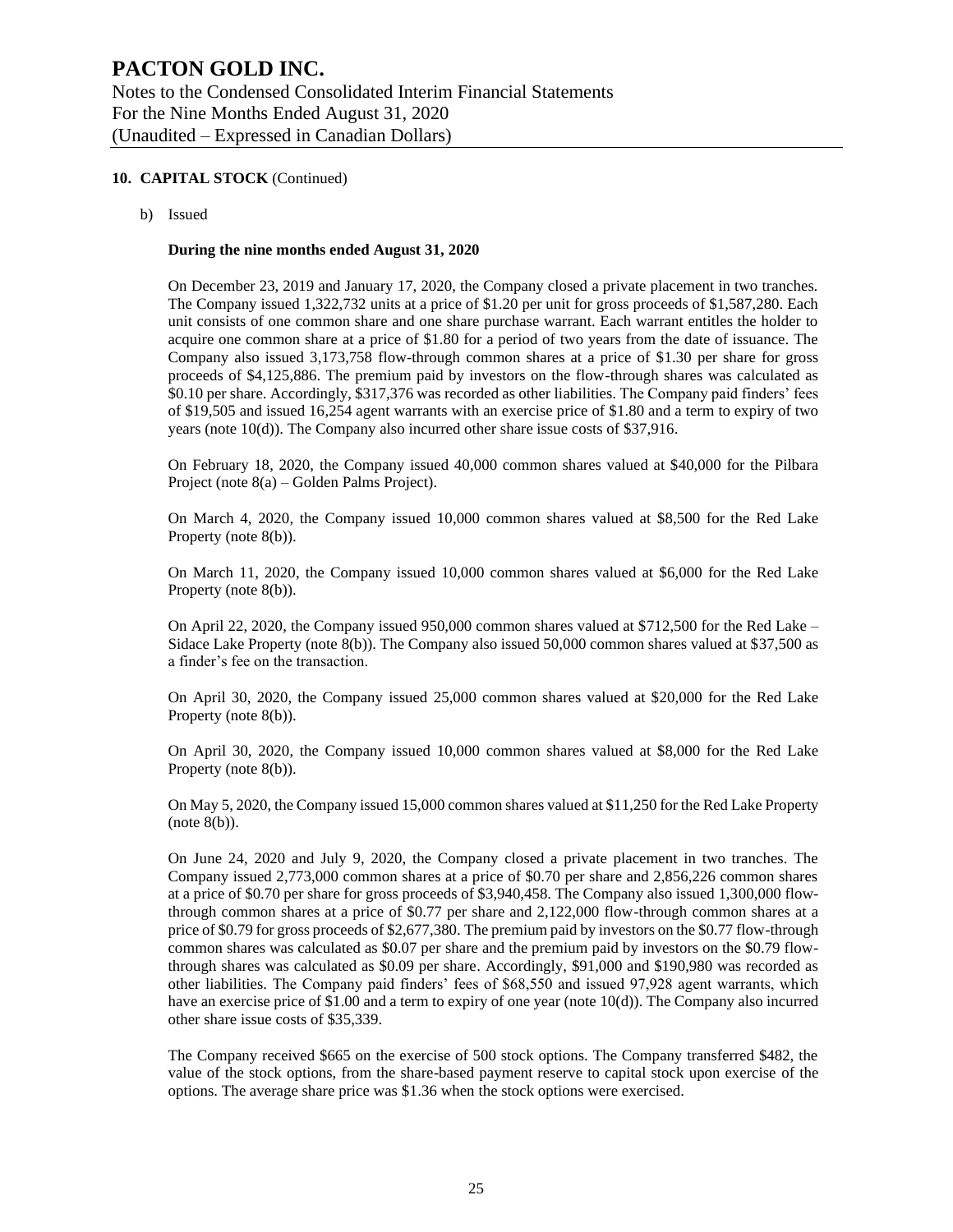#### **10. CAPITAL STOCK** (Continued)

b) Issued (continued)

#### **During the year ended November 30, 2019**

On December 5, 2018, the Company issued 700,000 common shares valued at \$1,925,000 for the Pilbara Project (note 8(a) – Keras Project).

On December 10, 2018, the Company issued 378,061 common shares valued at \$1,323,215 for the Pilbara Project (note 8(a) – Hong Kong Project). The Company also issued 30,000 common shares valued at \$82,500 as a finder's fee on the transaction.

On December 14, 2018, the Company closed a flow-through private placement for gross proceeds of \$2,058,515. The Company issued 588,147 shares at a price of \$3.50 per share. The Company incurred share issue costs of \$11,043. The premium paid by investors on the flow-through shares was calculated as \$0.45 per share. Accordingly, \$264,666 was recorded as other liabilities.

On February 6, 2019, the Company issued 19,231 common shares valued at \$48,077 for the Red Lake Property (note 8(b)).

On February 28, 2019, the Company issued 7,500 common shares valued at \$19,125 for the Red Lake Property (note 8(b)).

On March 6, 2019, the Company issued 12,500 common shares valued at \$31,250 for the Red Lake Property (note 8(b)).

On March 8, 2019, the Company issued 300,000 common shares valued at \$720,000 for the Pilbara Project (note 8(a) – Yandicoogina and Boodalyerrie).

On March 15, 2019, the Company issued 250,000 common shares valued at \$562,500 for the Pilbara Project (note 8(a) – Friendly Creek).

On March 22, 2019, the Company issued 10,000 common shares valued at \$23,000 for the Red Lake Property (note 8(b)).

On May 6, 2019, the Company issued 10,000 common shares valued at \$16,500 for the Red Lake Property  $(note 8(b)).$ 

On June 7, 2019 and July 3, 2019, the Company closed a private placement in two tranches. The Company issued 3,540,000 common shares at a price of \$1.00 per share and 16,666 common shares at a price of \$1.20 per share for gross proceeds of \$3,560,000. The Company also issued 1,659,084 flow-through common shares at a price of \$1.20 per share for gross proceeds of \$1,990,902. The premium paid by investors on the flow-through shares was calculated as \$0.20 per share. Accordingly, \$331,817 was recorded as other liabilities. The Company paid finders' fees of \$111,048 and issued 67,800 agent warrants, of which 20,550 warrants have an exercise price of \$1.50 and a term to expiry of two years, and 47,250 have an exercise price of \$2.00 and a term to expiry of one year (note 10(d)). The Company also incurred other share issue costs totaling \$28,955.

On August 12, 2019, the Company issued 80,000 common shares valued at \$140,000 for the Red Lake Property (note 8(b)).

On August 27, 2019, the Company issued 125,000 common shares valued at \$281,250 for the Pilbara Project (note 8(a) – Tardarinna Project).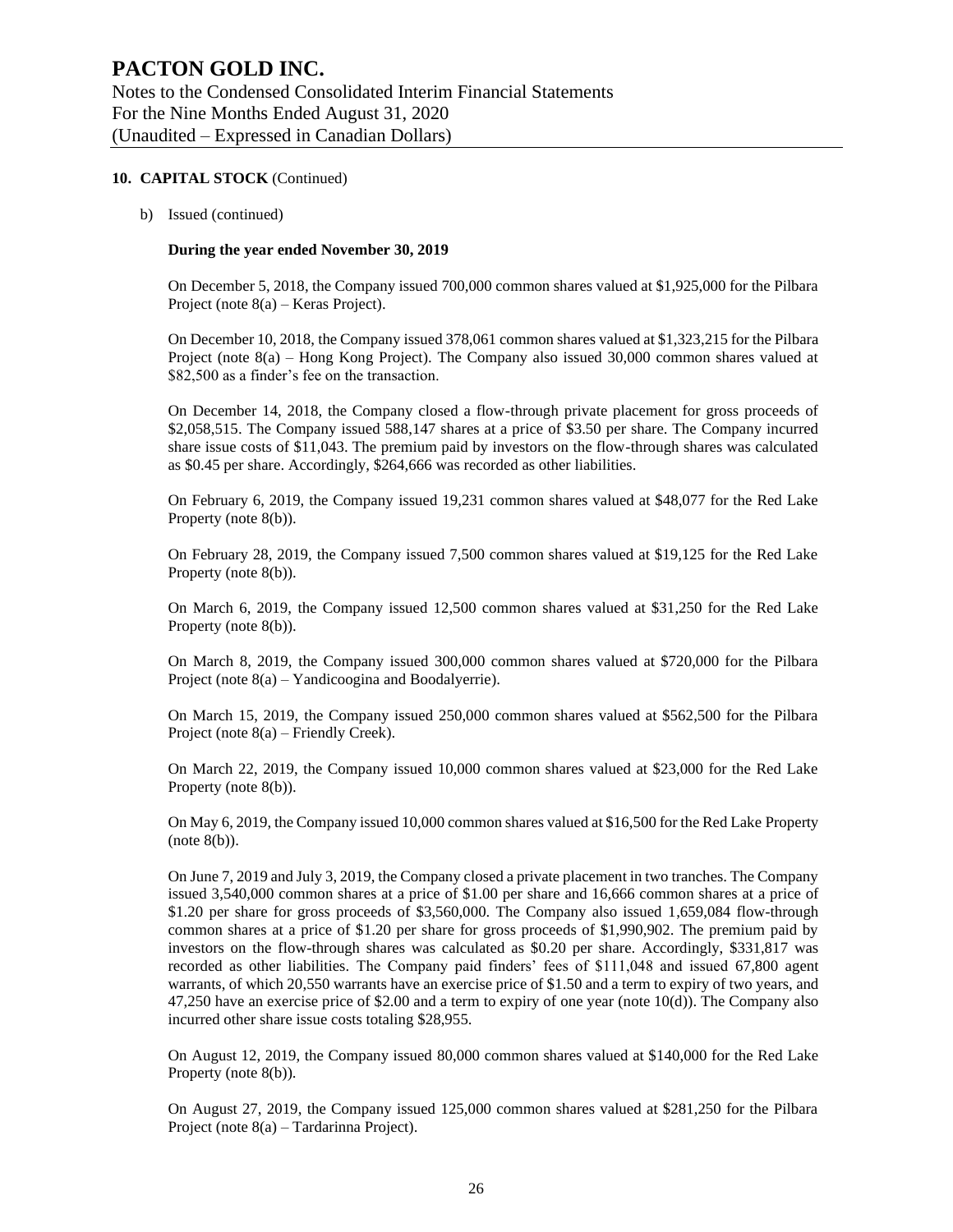#### **10. CAPITAL STOCK** (Continued)

#### b) Issued (continued)

On November 13, 2019, the Company issued 300,000 common shares valued at \$330,000 for the Pilbara Project (note 8(a) – Keras Project).

On November 15, 2019, the Company issued 15,000 common shares valued at \$16,500 for the Red Lake Property (note 8(b)).

On November 19, 2019, the Company issued 7,500 common shares valued at \$7,875 for the Red Lake Property (note 8(b)).

The Company received \$155,000 on the exercise of 95,000 stock options. The Company transferred \$111,561, the value of the stock options, from the share-based payment reserve to capital stock upon exercise of the options. The average share price was \$1.90 when the stock options were exercised.

#### c) Warrants

Warrant transactions and the number of warrants outstanding are summarized as follows:

|                                  | <b>Nine Months Ended</b><br><b>August 31, 2020</b> |                       | <b>Year Ended</b><br><b>November 30, 2019</b> |                       |
|----------------------------------|----------------------------------------------------|-----------------------|-----------------------------------------------|-----------------------|
|                                  |                                                    | Weighted              |                                               | Weighted              |
|                                  | Number of<br>Average                               |                       |                                               |                       |
|                                  | Warrants                                           | <b>Exercise Price</b> | Warrants                                      | <b>Exercise Price</b> |
| Outstanding, beginning of period | 2,514,588                                          | \$3.60                | 2,560,421                                     | \$3.60                |
| Issued                           | 1,322,732                                          | \$1.80                |                                               |                       |
| Expired                          | (20, 833)                                          | \$9.70                | (45, 833)                                     | \$4.50                |
| Outstanding, end of period       | 3,816,487                                          | \$2.91                | 2,514,588                                     | \$3.60                |

The following warrants were outstanding and exercisable:

|                    | Weighted Average<br>Remaining Contractual |                       |                        |
|--------------------|-------------------------------------------|-----------------------|------------------------|
| <b>Expiry Date</b> | Life in Years                             | <b>Exercise Price</b> | <b>August 31, 2020</b> |
| May 9, 2021        | 0.69                                      | \$3.50                | 2,385,060              |
| May 22, 2021       | 0.72                                      | \$3.50                | 108,695                |
| December 23, 2021  | 1.31                                      | \$1.80                | 654,066                |
| January 17, 2022   | 1.38                                      | \$1.80                | 668,666                |
|                    | 0.92                                      |                       | 3,816,487              |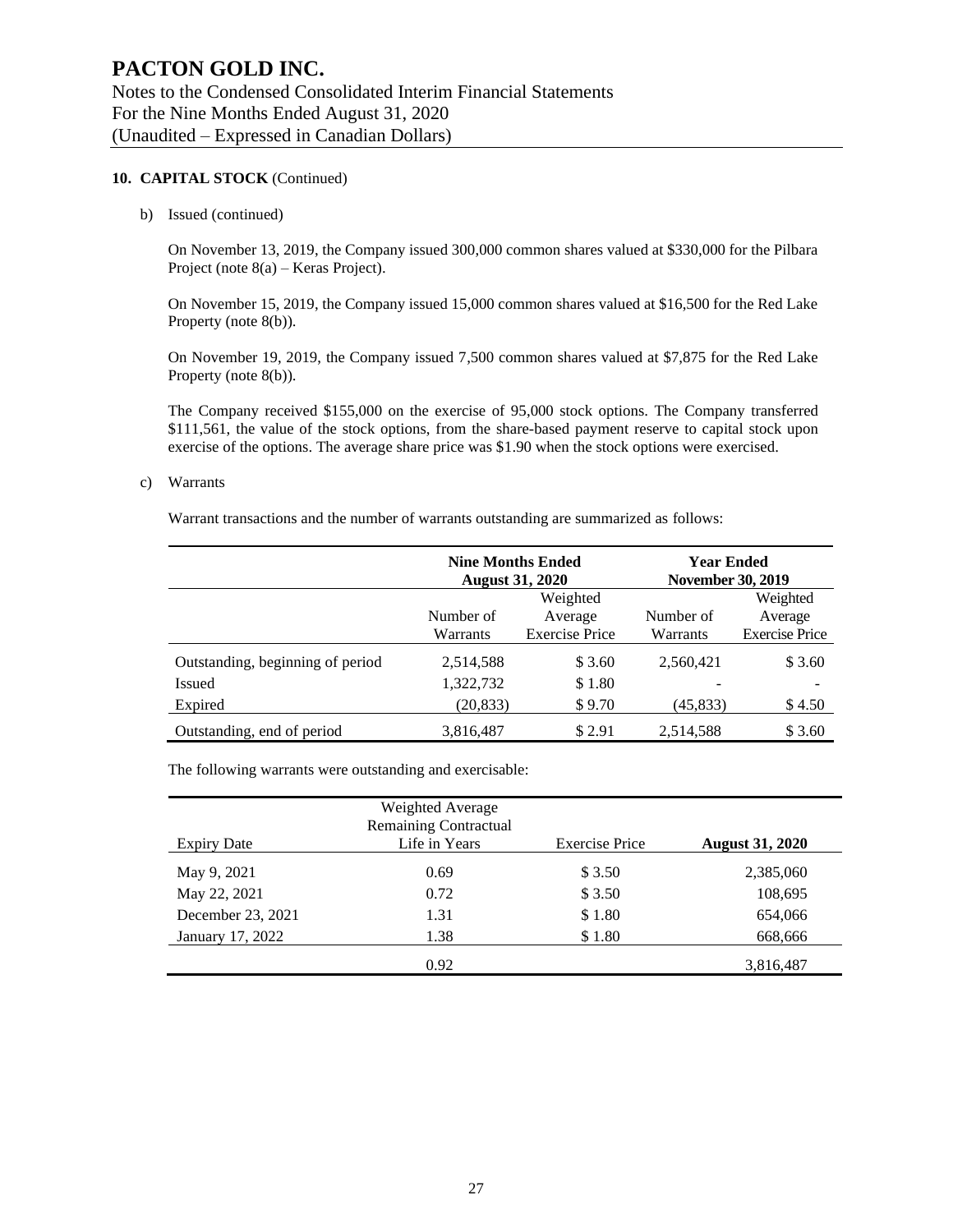### **10. CAPITAL STOCK** (Continued)

#### d) Agent warrants

Agent warrant transactions and the number of agent warrants outstanding are summarized as follows:

|                                  |                                   | <b>Nine Months Ended</b><br><b>August 31, 2020</b> |           | <b>Year Ended</b><br><b>November 30, 2019</b> |  |
|----------------------------------|-----------------------------------|----------------------------------------------------|-----------|-----------------------------------------------|--|
|                                  |                                   | Weighted                                           |           | Weighted                                      |  |
|                                  | Number of                         | Average                                            | Number of | Average                                       |  |
|                                  | <b>Exercise Price</b><br>Warrants |                                                    | Warrants  | <b>Exercise Price</b>                         |  |
| Outstanding, beginning of period | 212,594                           | \$3.00                                             | 144.794   | \$3.50                                        |  |
| Issued                           | 114,182                           | \$1.80                                             | 67,800    | \$1.80                                        |  |
| Expired                          | (47,250)                          | \$2.00                                             |           |                                               |  |
| Outstanding, end of period       | 279,526                           | \$2.38                                             | 212.594   | \$3.00                                        |  |

The following agent warrants were outstanding and exercisable:

|                    | Weighted Average<br><b>Remaining Contractual</b> |                       |                        |
|--------------------|--------------------------------------------------|-----------------------|------------------------|
| <b>Expiry Date</b> | Life in Years                                    | <b>Exercise Price</b> | <b>August 31, 2020</b> |
| May 9, 2021        | 0.69                                             | \$3.50                | 144,794                |
| July 3, 2021       | 0.84                                             | \$1.50                | 20,550                 |
| July 7, 2021       | 0.85                                             | \$1.00                | 97,928                 |
| December 23, 2021  | 1.31                                             | \$1.80                | 15,654                 |
| January 17, 2022   | 1.38                                             | \$1.80                | 600                    |
|                    | 0.79                                             |                       | 279.526                |

The Company applies the fair value method using the Black-Scholes option pricing model in accounting for its agent warrants granted. During the nine months ended August 31, 2020, 114,182 agent warrants were issued with a fair value of \$82,386. During the year ended November 30, 2019, 67,800 agent warrants were issued with a fair value of \$36,686.

The fair value of each agent warrant issued was calculated using the following weighted average assumptions:

|                                        | <b>Nine Months Ended</b><br><b>August 31, 2020</b> |        |  |
|----------------------------------------|----------------------------------------------------|--------|--|
| Expected life (years)                  | 1.14                                               | 1.30   |  |
| Risk-free interest rate                | 0.48%                                              | 1.49%  |  |
| Annualized volatility                  | 123%                                               | 95%    |  |
| Dividend yield                         | N/A                                                | N/A    |  |
| Stock price at issue date              | \$1.34                                             | \$1.70 |  |
| Exercise price                         | \$1.11                                             | \$1.85 |  |
| Weighted average issue date fair value | \$0.72                                             | \$0.54 |  |

Option pricing models require the input of highly subjective assumptions regarding volatility. The Company has used historical volatility to estimate the volatility of the share price.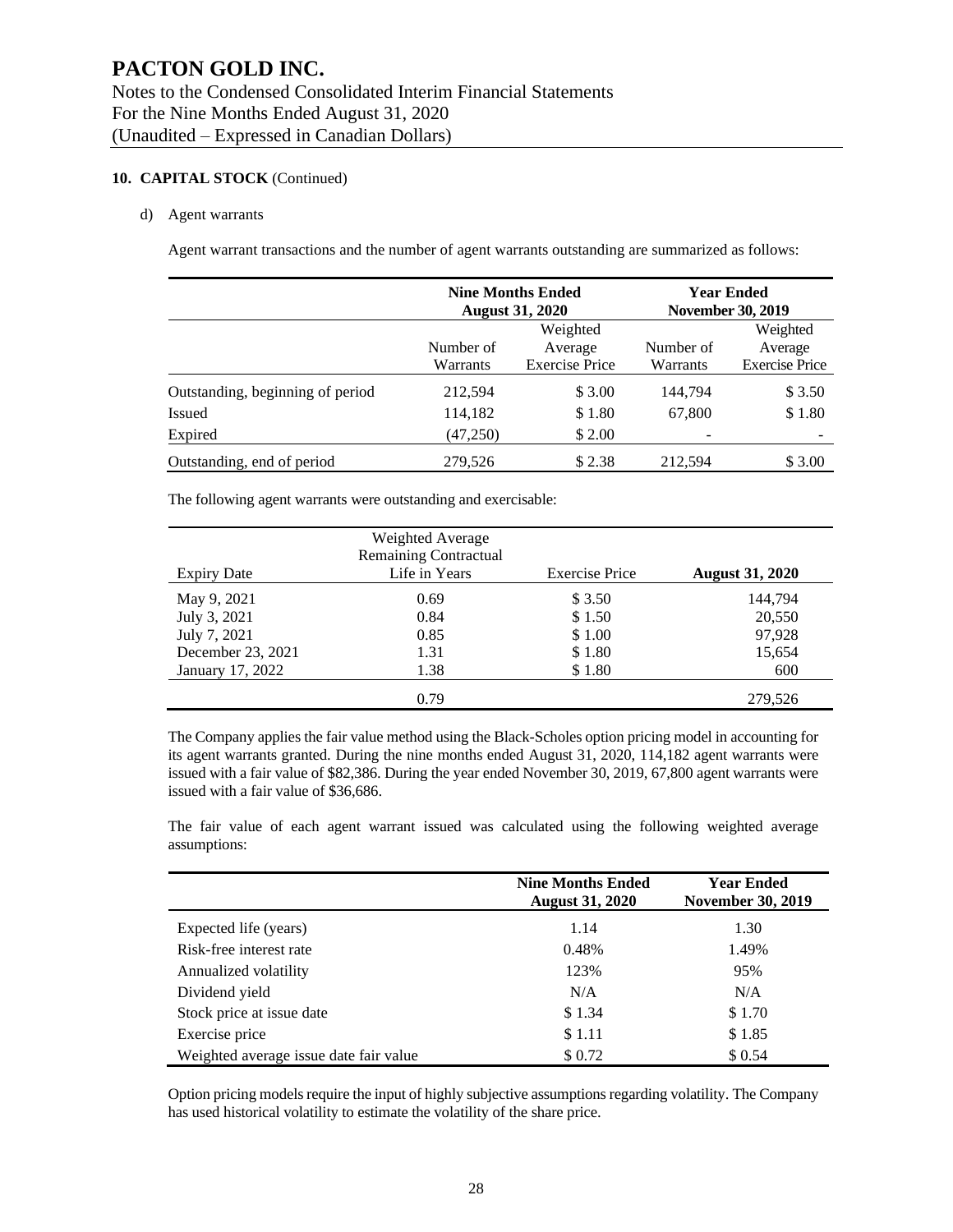#### **10. CAPITAL STOCK** (Continued)

e) Stock options

The Company has a stock option plan to grant incentive stock options to directors, officers, employees and consultants. Under the plan, the aggregate number of common shares that may be subject to option at any one time may not exceed 10% of the issued common shares of the Company as of that date, including options granted prior to the adoption of the plan. Options granted may not exceed a term of 10 years, and the term will be reduced to one year following the date of death of the optionee. All options vest when granted unless otherwise specified by the Board of Directors.

Stock option transactions and the number of stock options outstanding are summarized as follows:

|                                  | <b>Nine Months Ended</b><br><b>August 31, 2020</b> |          | <b>Year Ended</b><br><b>November 30, 2019</b> |          |  |
|----------------------------------|----------------------------------------------------|----------|-----------------------------------------------|----------|--|
|                                  |                                                    | Weighted |                                               | Weighted |  |
|                                  |                                                    |          | Average                                       |          |  |
|                                  | Number of                                          | Exercise | Number of                                     | Exercise |  |
|                                  | Price<br><b>Options</b>                            |          | Options                                       | Price    |  |
| Outstanding, beginning of period | 1,545,000                                          | \$2.46   | 675,000                                       | \$4.30   |  |
| Granted                          | 1,750,000                                          | \$1.33   | 1,185,000                                     | \$1.60   |  |
| Exercised                        | (500)                                              | \$1.33   | (95,000)                                      | \$1.60   |  |
| Expired                          |                                                    |          | (220,000)                                     | \$4.10   |  |
| Outstanding, end of period       | 3,294,500                                          | \$1.86   | 1,545,000                                     | \$2.46   |  |

The following stock options were outstanding and exercisable at August 31, 2020:

|                    | Weighted Average |                       |             |             |
|--------------------|------------------|-----------------------|-------------|-------------|
|                    | Remaining        |                       |             |             |
|                    | Contractual Life |                       |             |             |
| <b>Expiry Date</b> | in Years         | <b>Exercise Price</b> | Outstanding | Exercisable |
| November 15, 2020  | 0.21             | \$2.20                | 10,000      | 10,000      |
| May 10, 2021       | 0.69             | \$3.50                | 312,500     | 312,500     |
| May 14, 2021       | 0.70             | \$5.50                | 10,000      | 10,000      |
| July 19, 2021      | 0.88             | \$5.50                | 142,500     | 142,500     |
| July 25, 2021      | 0.90             | \$5.70                | 25,000      | 25,000      |
| July 5, 2022       | 1.84             | \$1.60                | 685,000     | 685,000     |
| August 12, 2022    | 1.95             | \$1.70                | 175,000     | 175,000     |
| August 16, 2022    | 1.96             | \$1.70                | 155,000     | 155,000     |
| October 1, 2022    | 2.08             | \$1.60                | 30,000      | 30,000      |
| July 24, 2023      | 2.90             | \$1.33                | 1,749,500   | 1,749,500   |
|                    | 2.25             |                       | 3,294,500   | 3,294,500   |

The Company applies the fair value method using the Black-Scholes option pricing model in accounting for its stock options granted. Accordingly, share-based payments of \$1,688,352 were recognized during the nine months ended August 31, 2020 (year ended November 30, 2019 - \$1,397,607).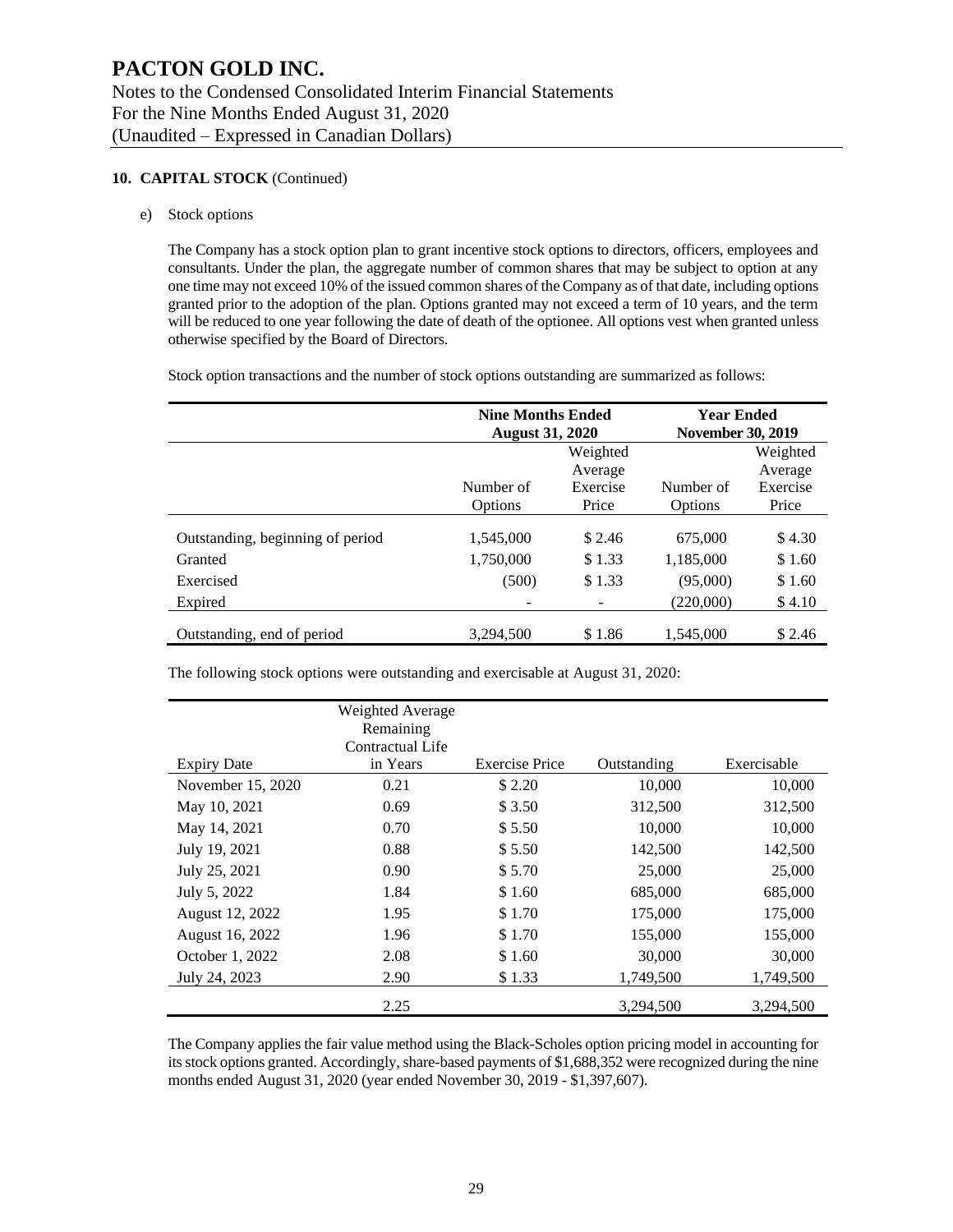#### **10. CAPITAL STOCK** (Continued)

#### e) Stock options (continued)

The fair value of each stock option granted was calculated using the following weighted average assumptions:

|                                        | <b>Nine Months Ended</b><br><b>August 31, 2020</b> | <b>Year Ended</b><br><b>November 30, 2019</b> |
|----------------------------------------|----------------------------------------------------|-----------------------------------------------|
| Expected life (years)                  | 3.00                                               | 2.96                                          |
| Risk-free interest rate                | 0.28%                                              | 1.49%                                         |
| Annualized volatility                  | 126%                                               | 121%                                          |
| Dividend yield                         | N/A                                                | N/A                                           |
| Stock price at grant date              | \$1.33                                             | \$1.67                                        |
| Exercise price                         | \$1.33                                             | \$1.65                                        |
| Weighted average grant date fair value | \$0.96                                             | \$1.18                                        |

Option pricing models require the input of highly subjective assumptions regarding volatility. The Company has used historical volatility to estimate the volatility of the share price.

During the year ended November 30, 2019, the Company transferred \$641,717 from the share-based payments reserve to deficit upon the expiry of 220,000 stock options granted to consultants.

#### **11. RELATED PARTY TRANSACTIONS**

These amounts of key management compensation are included in the amounts shown on the condensed consolidated interim statements of comprehensive loss:

|                          | <b>Nine Months Ended</b><br><b>August 31, 2020</b> |         |   | <b>Nine Months Ended</b><br><b>August 31, 2019</b> |
|--------------------------|----------------------------------------------------|---------|---|----------------------------------------------------|
| Short-term compensation  |                                                    | 457.500 |   | 548,500                                            |
| Share-based compensation |                                                    | 482.388 |   | 311.691                                            |
|                          |                                                    | 939.888 | S | 860,191                                            |

During the nine months ended August 31, 2020, short-term compensation to related parties consisted of \$67,500 (2019 - \$135,000) in management fees, \$80,000 (2019 - \$98,500) in professional fees and \$310,000 (2019 - \$315,000) in geological fees included in exploration and evaluation assets.

Transactions with related parties are included in the amounts shown on the condensed consolidated interim statements of comprehensive loss as follows:

|                                                     | <b>Nine Months Ended</b><br><b>August 31, 2020</b> | <b>Nine Months Ended</b><br><b>August 31, 2019</b> |        |  |
|-----------------------------------------------------|----------------------------------------------------|----------------------------------------------------|--------|--|
| Related company with a common officer (rent)        | 54,000                                             | \$.                                                | 34,000 |  |
| Related company with a common director (geological  |                                                    |                                                    |        |  |
| fees included in exploration and evaluation assets) | 60,000                                             |                                                    | 47,500 |  |

As at August 31, 2020, the Company has outstanding amounts payable to officers and directors of the Company of \$10,477 (November 30, 2019 - \$113,065) for outstanding fees and expenses. The amounts payable are non-interest-bearing, uncollateralized and repayable on demand.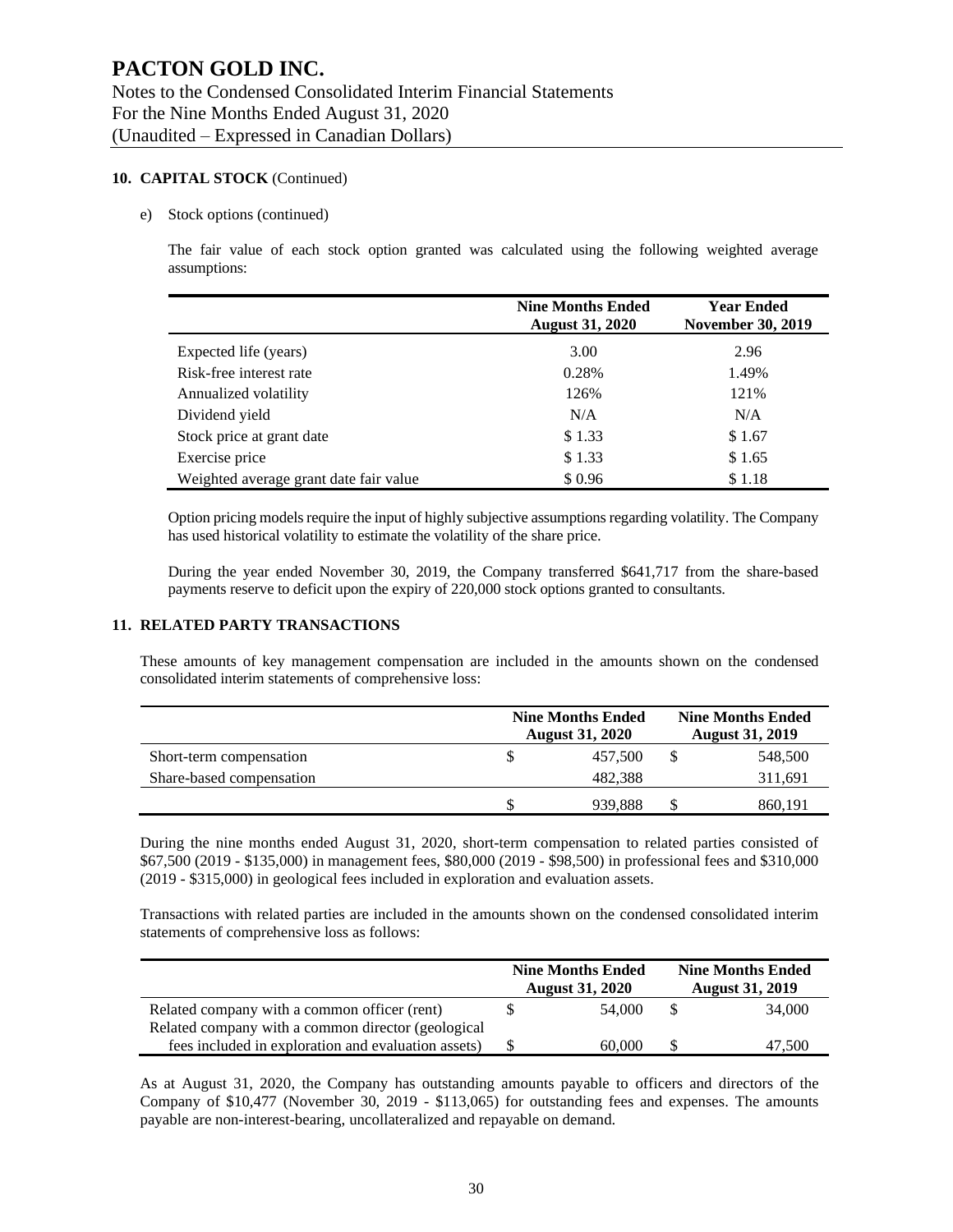|                                                                                                                                                          | <b>Nine Months</b><br><b>Ended</b><br>August 31,<br>2020 |           |              | <b>Nine Months</b><br><b>Ended</b><br>August 31,<br>2019 |  |
|----------------------------------------------------------------------------------------------------------------------------------------------------------|----------------------------------------------------------|-----------|--------------|----------------------------------------------------------|--|
| <b>Cash and Cash Equivalents</b>                                                                                                                         |                                                          |           |              |                                                          |  |
| Cash                                                                                                                                                     | \$                                                       | 1,154,031 | \$           | 422,476                                                  |  |
| Term deposits                                                                                                                                            |                                                          | 4,253,626 |              | 1,951,867                                                |  |
|                                                                                                                                                          | \$                                                       | 5,407,657 | \$           | 2,374,343                                                |  |
| <b>Supplemental Disclosure with Respect to Cash Flows</b><br>Income tax paid                                                                             | \$                                                       |           | \$           |                                                          |  |
| Interest paid                                                                                                                                            | \$                                                       |           | \$           |                                                          |  |
| Exploration and evaluation expenditures in accounts payable<br>(opening)<br>Exploration and evaluation expenditures in accounts payable                  | \$                                                       | 98,423    | \$           | 146,378                                                  |  |
| (closing)                                                                                                                                                | \$                                                       | 863,742   | $\mathbb{S}$ | 213,806                                                  |  |
| Exploration and evaluation expenditures in prepaid expenses and<br>deposits (opening)<br>Exploration and evaluation expenditures in prepaid expenses and | \$                                                       | 300,110   | \$           | 112,046                                                  |  |
| deposits (closing)                                                                                                                                       | \$                                                       | 332,831   | \$           |                                                          |  |
| Fair value of shares issued for exploration and evaluation assets                                                                                        | \$                                                       | 843,750   | \$           | 5,172,417                                                |  |
| Fair value of stock options exercised                                                                                                                    | \$                                                       | 482       | \$           | 99,613                                                   |  |
| Fair value of stock options expired                                                                                                                      | \$                                                       |           | \$           | 573,691                                                  |  |

### **12. SUPPLEMENTAL DISCLOSURE WITH RESPECT TO CASH FLOWS**

#### **13. SEGMENTED DISCLOSURE**

The Company has one operating segment, mineral exploration and development. The Company's reportable segments are summarized as follows:

*Geographical segment*

| <b>Non-current assets</b> | Canada |           | Australia |           | Total |            |
|---------------------------|--------|-----------|-----------|-----------|-------|------------|
| August 31, 2020           |        | 9.826.674 |           | 8.210.176 |       | 18,036,850 |
| November 30, 2019         | S      | 3.944,003 |           | 7.427.262 |       | 11.371.265 |

### **14. SUBSEQUENT EVENTS**

- a) On September 23, 2020, 25,000 stock options were exercised for proceeds of \$33,250.
- b) On October 5, 2020, the Company issued 500,000 common shares valued at \$725,000 for the Red Lake Project (note 8(b) – Red Lake – Sidace Lake)